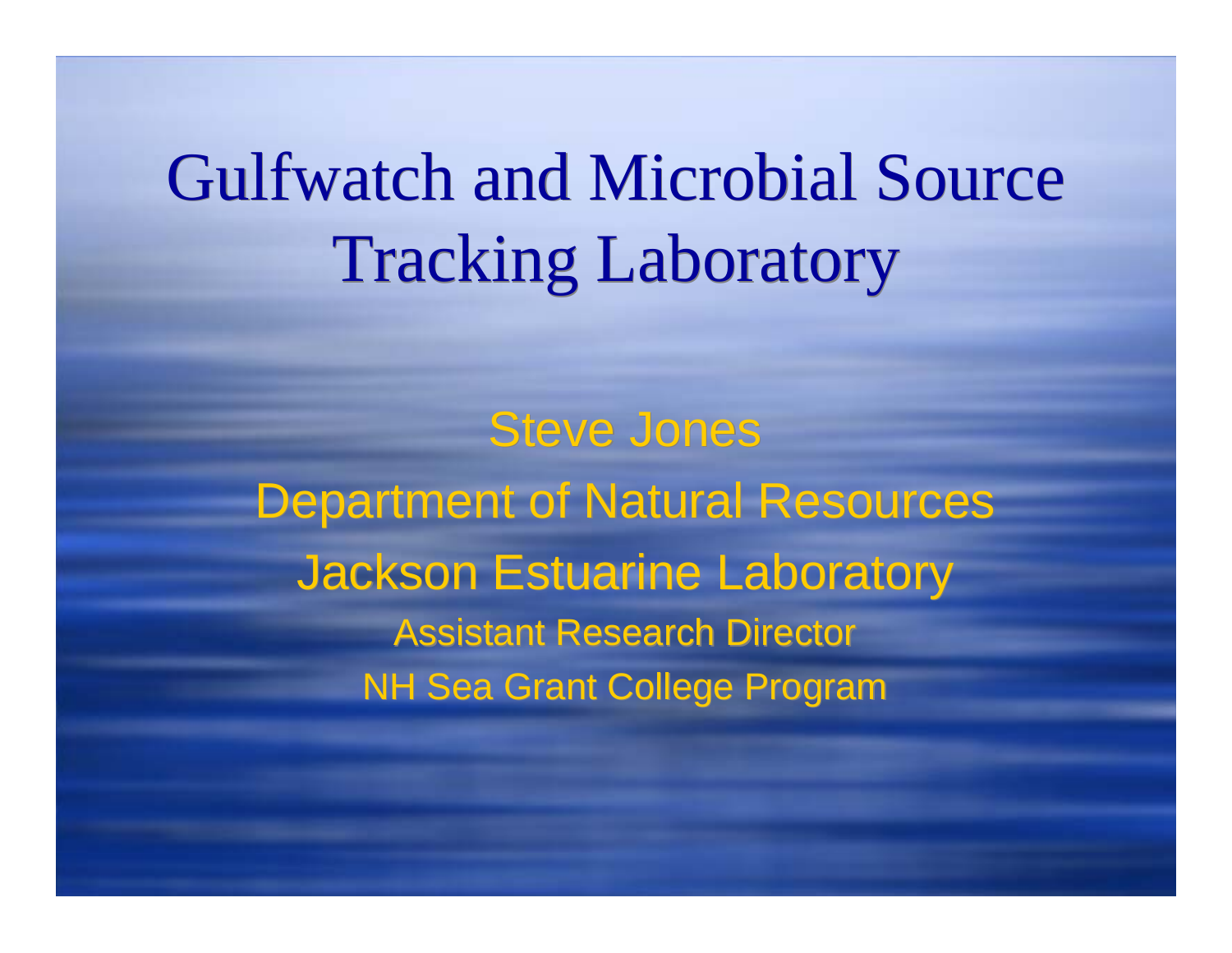#### Environmental Contaminants Environmental Contaminants

Status and trends Status and trends

Pollution source identification Pollution source identification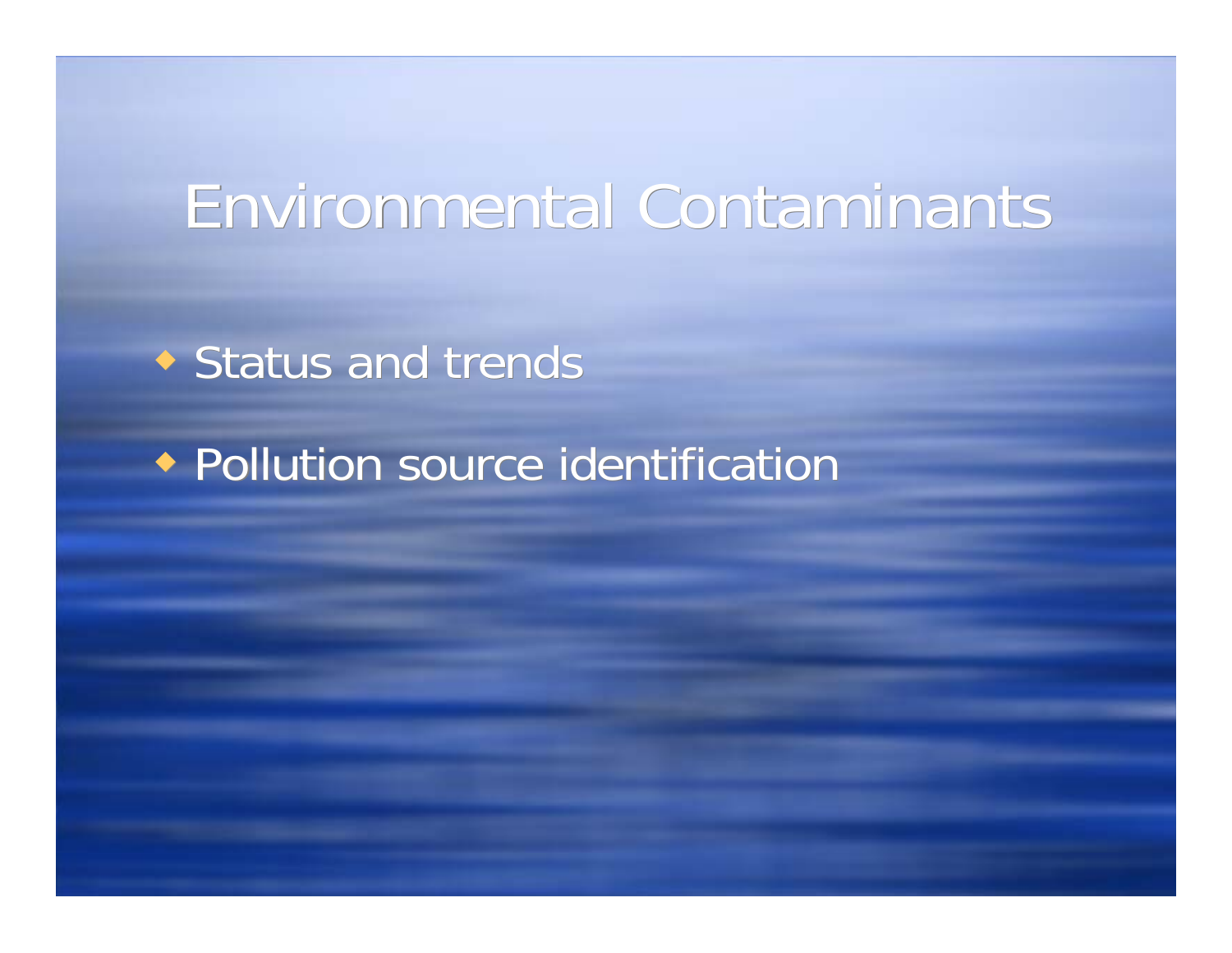# Gulf of Maine



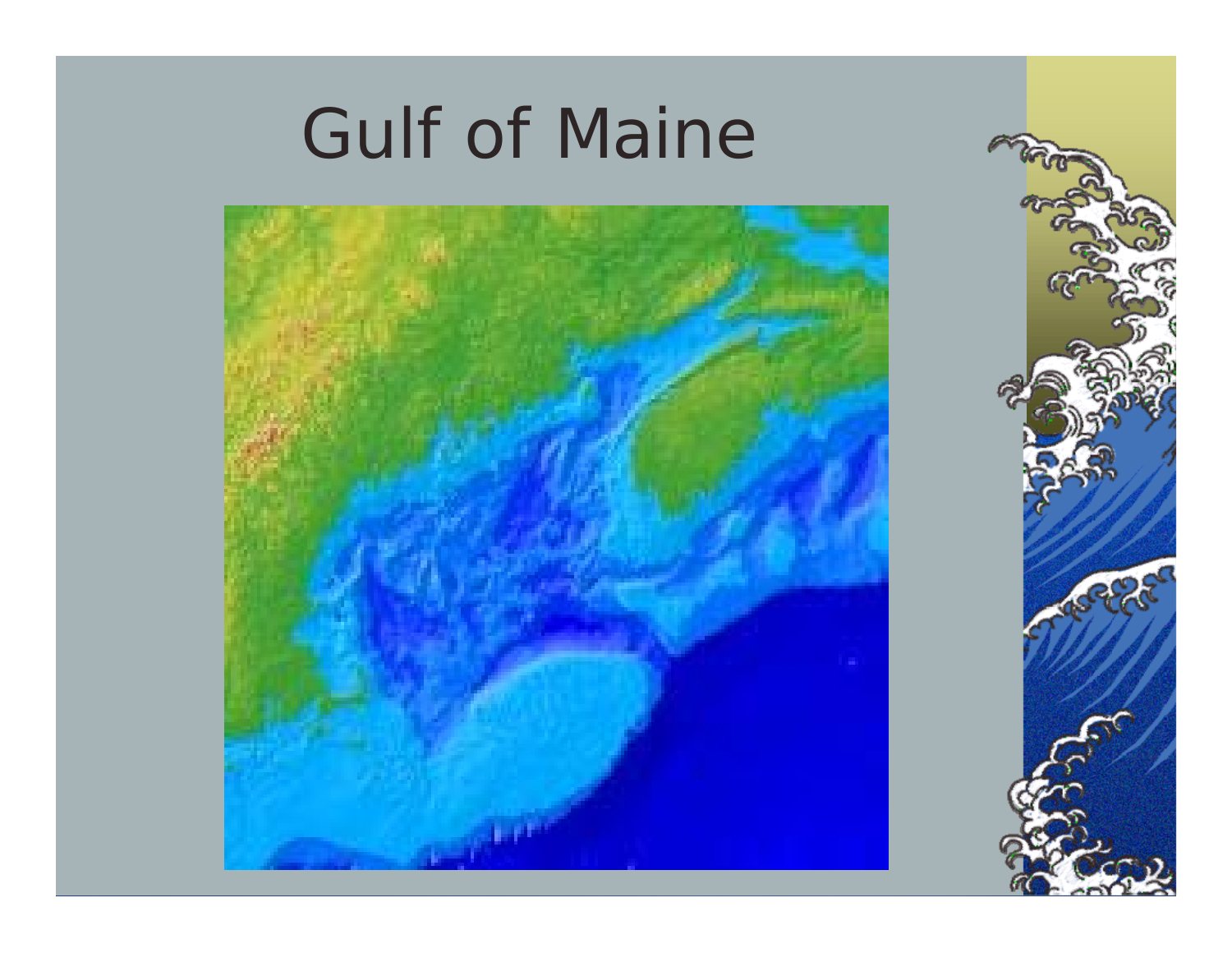### *GULFWATCH* **PROGRAM**

•Toxic contaminant monitoring program in the Gulf of Maine; •Blue mussel as sentinel species; •Volunteers in US & Canada, & all 5 jurisdictions; •Standardized methods, 1991 to 2008

•Support for chemical analyses, data interpretation analysis and outreach by the:



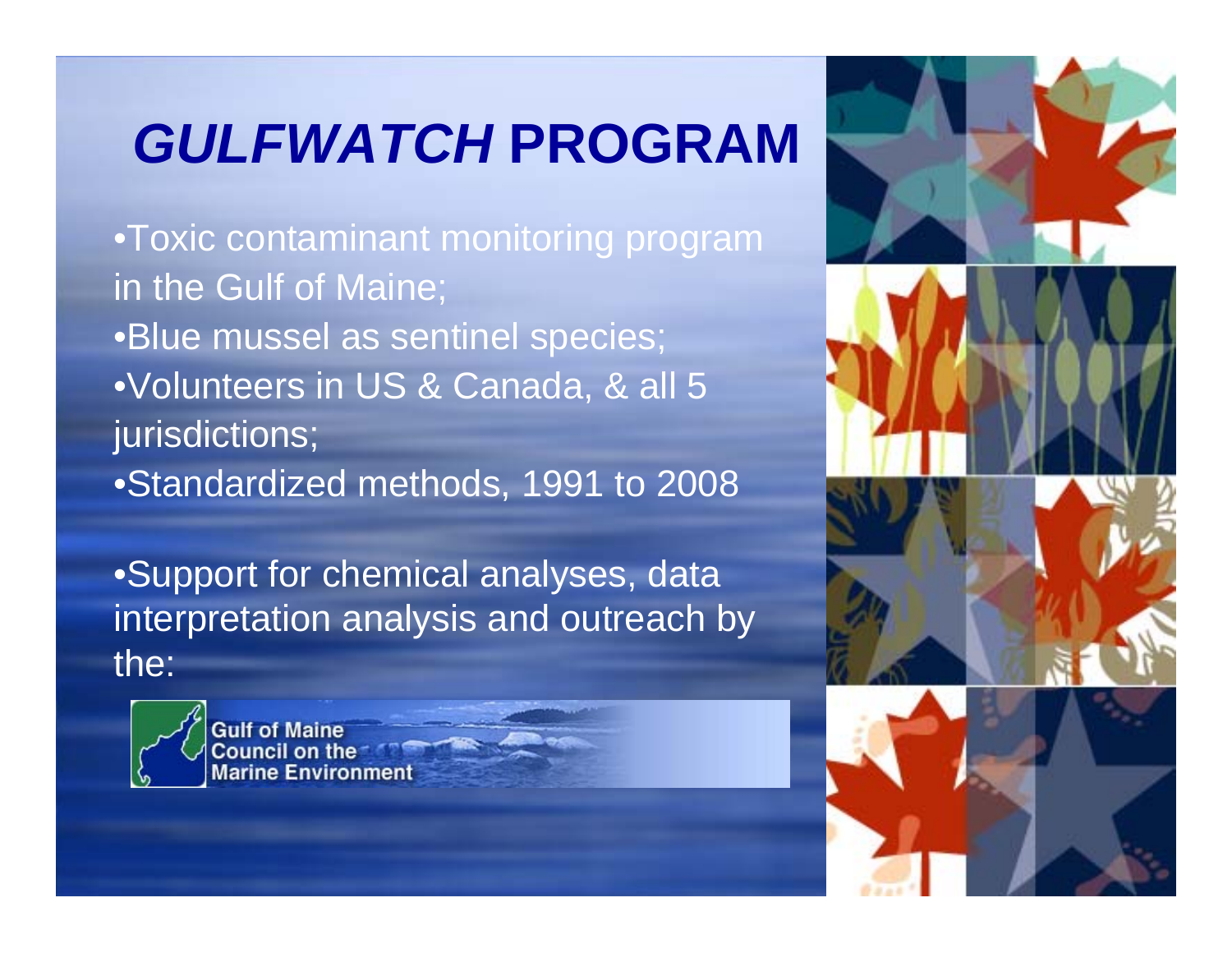#### *GULFWATCH* **PROGRAM**

•Ubiquitous blue mussels are used as the indicator of habitat/biological exposure to toxic chemicals;

•Modeled after and nearly identical to the NOAA *Mussel Watch* program;

•Long-term sampling at sites on a rotational basis to provide wide spatial and temporal baseline of data.

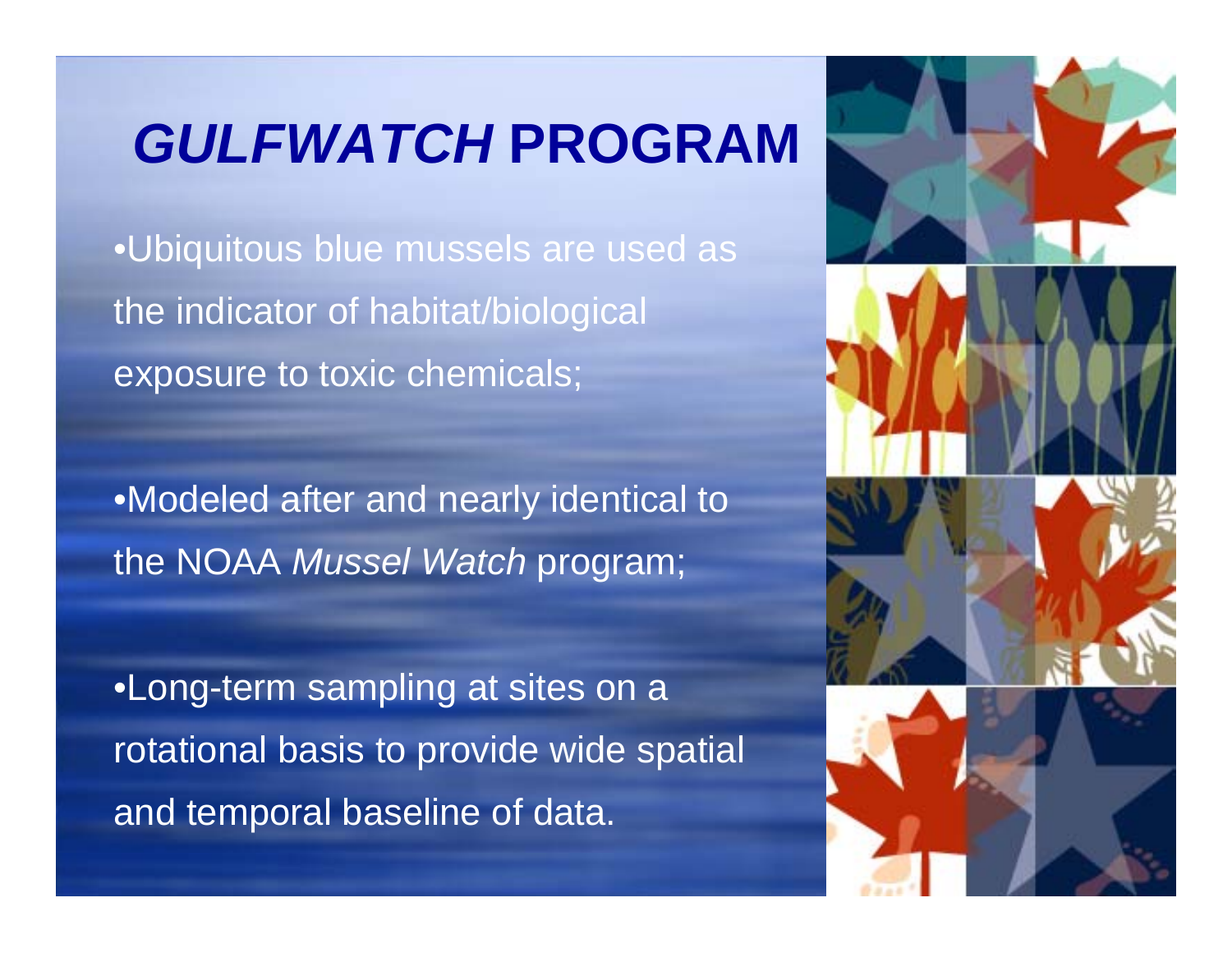#### **I N O R G A NIC C O NTA M INAN T S**

#### **Me t a l s**

#### Ag, Al, Cd, Cr, Cu, Fe, Hg, Ni, Pb, Zn

#### **O R G AN I C C O N T AMI N ANT S**

Naph tha l en e Hexa c h l oroben z ene (H C B )  $2 - Me$  thy lnaph tha len e Hep t a c hlo r B i pheny l Hep t a c hlo r epox i de 2,6-D im e thy lnaph tha len e A ld rin Acen a ph t hyl e ne L ind a ne Acen a ph t ha l ene c is - C hlo r dane c is - C hlo r dane  $2, 3.5$  - T rim e thy lnaph tha lene tr ans - Nonach lor Fl uor <sup>e</sup> neP henan th r ene An thrasen  $e$ 1 - Me thy 1 phenan th r ene Fl uor <sup>a</sup> nth <sup>r</sup> ene P yr <sup>e</sup> ne **DD T <sup>a</sup> nd H <sup>o</sup> <sup>m</sup> <sup>o</sup> l ogu <sup>e</sup> <sup>s</sup>** B e nzo  $[a]$  an th r ac e ne  $Ch$  r ys  $e$  ne  $B$  e nzo  $[b]$  fl uoran th r ene  $B$  e nzo  $[k]$  fl uoran th r ene B <sup>e</sup> nzo [ <sup>e</sup> ] py <sup>r</sup> ene B <sup>e</sup> nzo [ <sup>a</sup> ] py <sup>r</sup> ene P <sup>e</sup> <sup>r</sup> y l ene **P CB Cong <sup>e</sup> <sup>n</sup> <sup>e</sup> rs** Indo  $\begin{bmatrix} 1,2,3-c \end{bmatrix}$  pyr e ne D i benz e [a,h ] an thra c ene

#### Aro maticH ydrocar bons ChlorinatedP esticides

1 - Me thy lnaph tha len e ga mm a - Ben z enehexa c hlo ri de (BHC) D i e l d ri n a l pha - Endo sulfan be  $ta$ -Endo sulfan

| $2.4'$ -DD E | $4.4'$ -DD E |
|--------------|--------------|
| $2,4'$ -DDD  | $4,4'$ - DDD |
| $2,4'$ -DD T | $4,4'$ -DD T |

B e nzo [g,h ,I] pe r yl e ne P C B 8, P C B 18, P C B 28, P C B 29, P C B 44 , P C B 50 , P C B 52 , P C B 66 , P C B 77 , P C B 87 , P C B 101 , P C B 105 , P C B 118 , P C B 126 , P C B 128 , P C B 138 , P C B 153 , P C B 169 , P C B 170 , P C B 180 , P C B 187 , P C B 195 , P C B 206 , P C B 209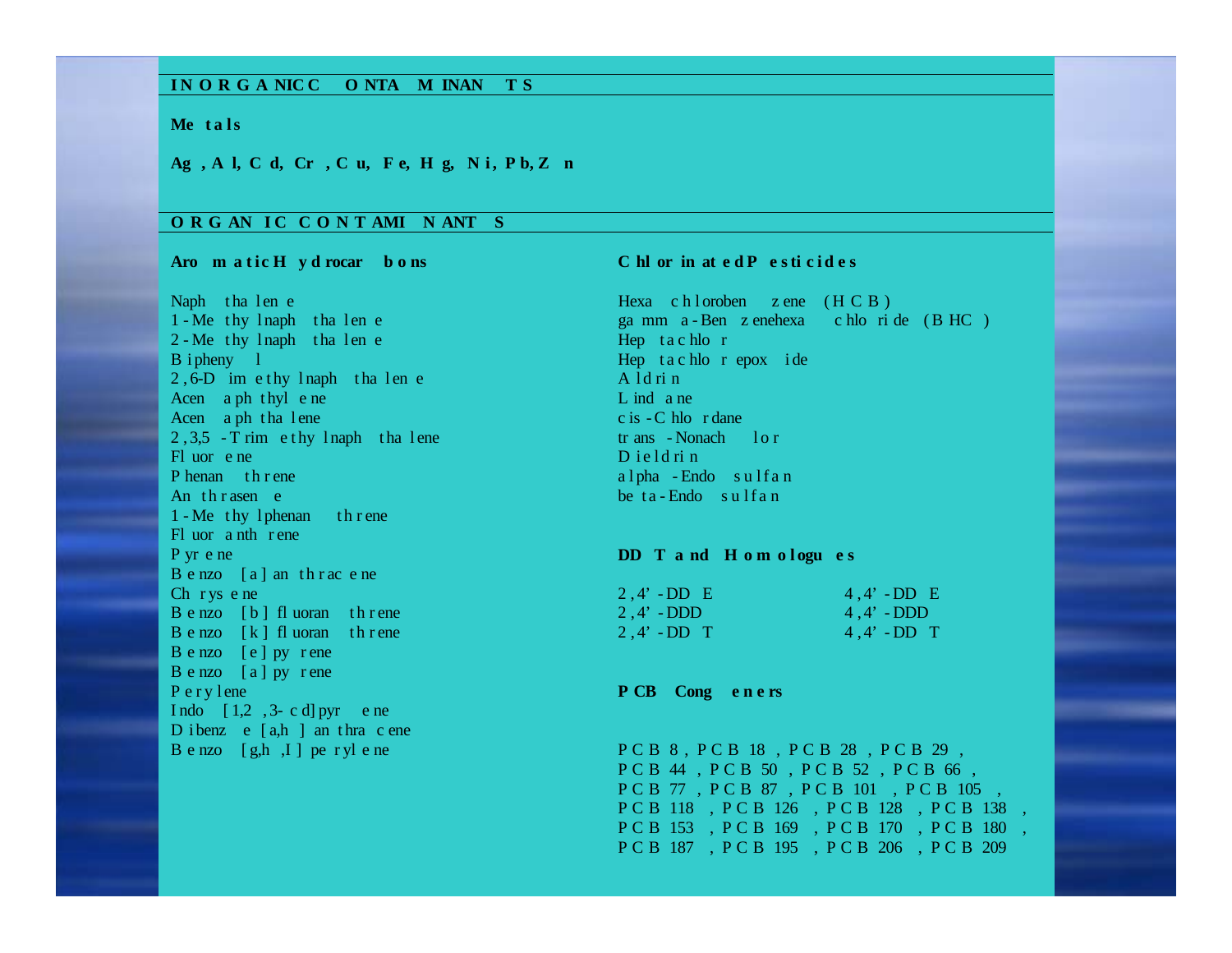#### *GULFWATCH* **PROGRAM**



•Management & Policy •Monitoring •Impact/Damage & Remediation Assessment •Education •Aquaculture & Commercial Fishing

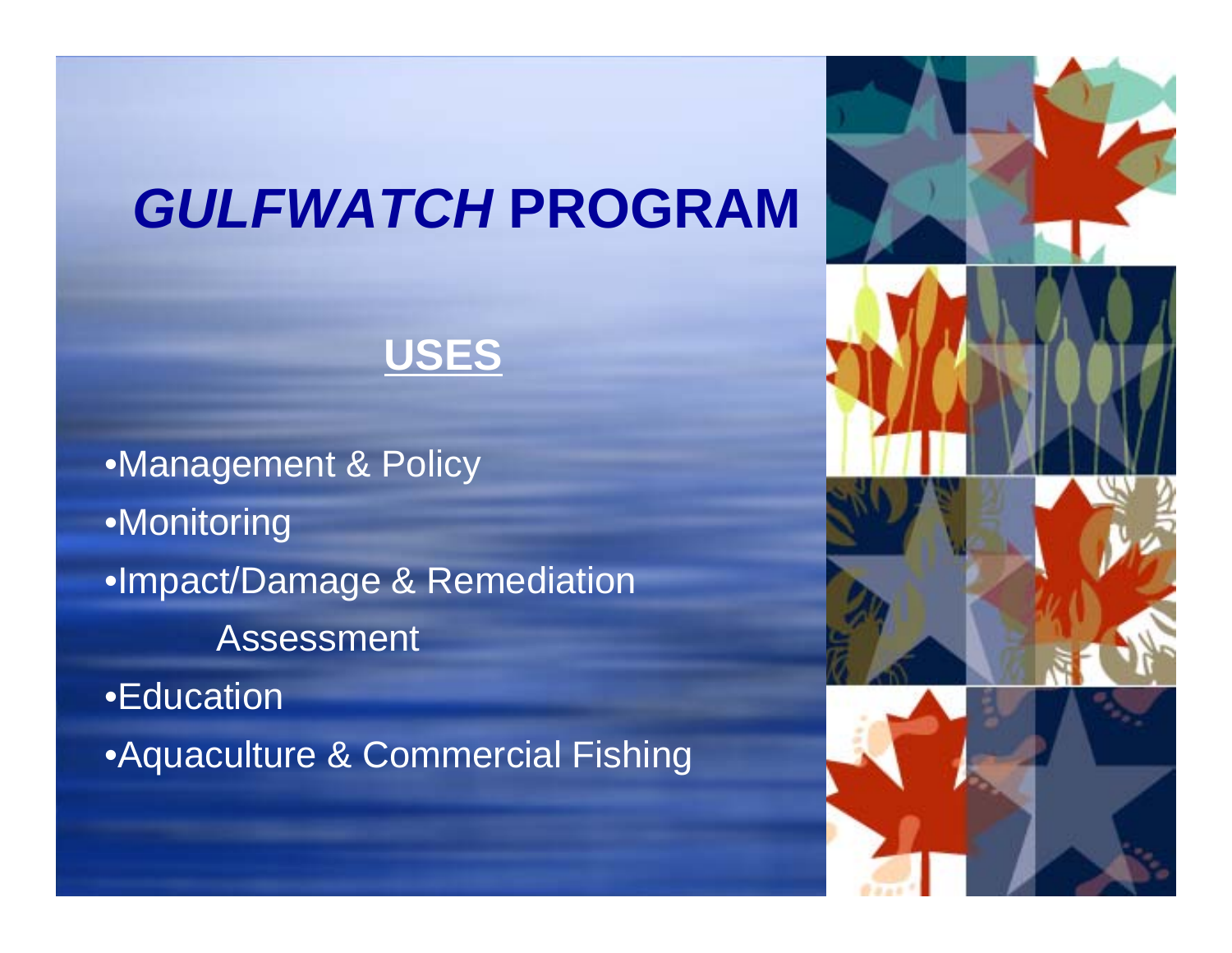#### *GULFWATCH* **PROGRAM**

In the Gulf of Maine there have been ~100 sites where blue mussel samples have been analyzed

In New Hampshire, there have been ~20 sampling sites, including the unique analysis of oysters and soft shell clams

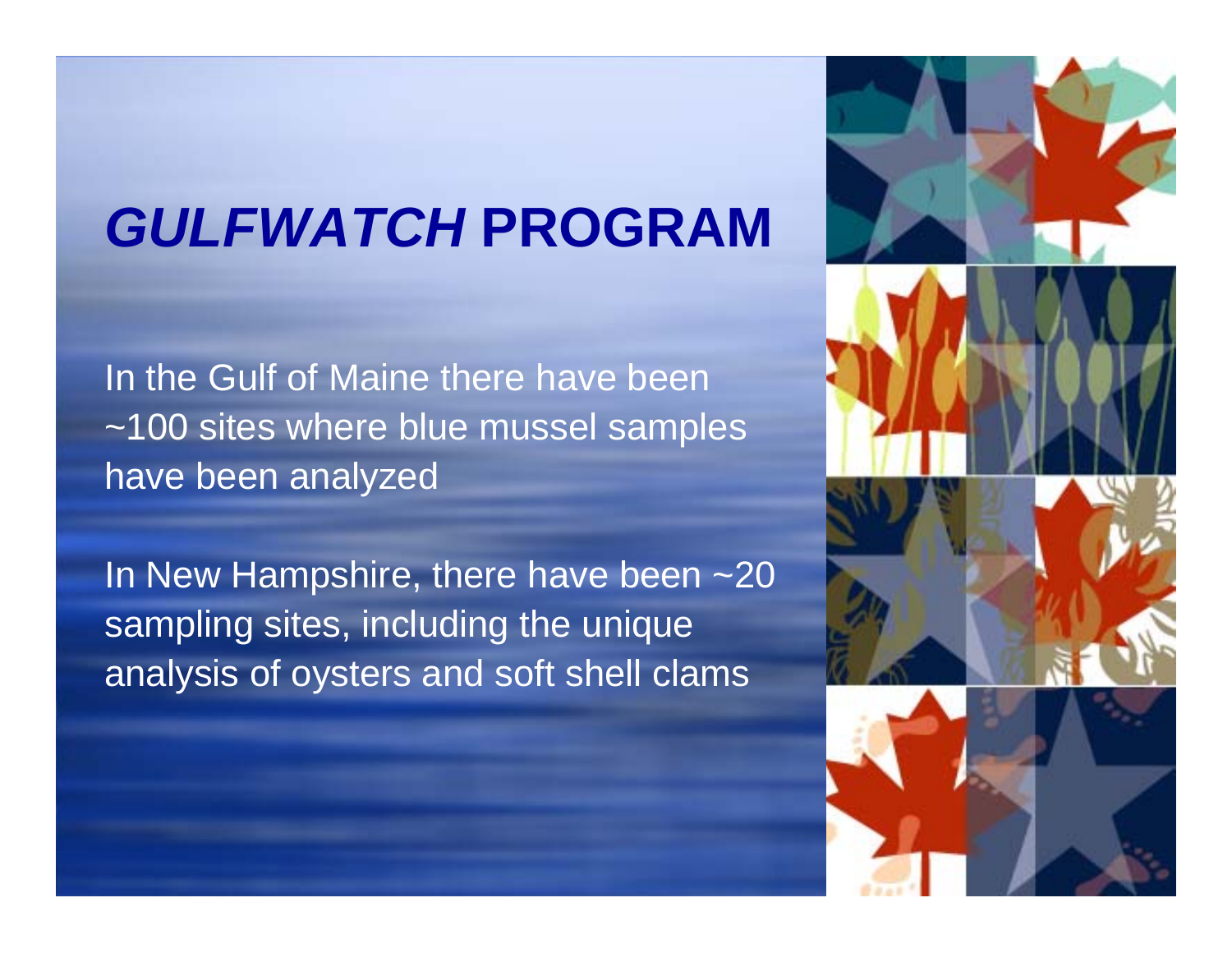#### **Overview of Gulfwatch Sampling Sites**

 *international contaminants monitoring program involving three states and two provinces*



Each fall, blue mussels(*Mytilus edulis)* are collected from inter-tidal areas in coastal embayments around the Gulf of Maine and Bay of Fundy.

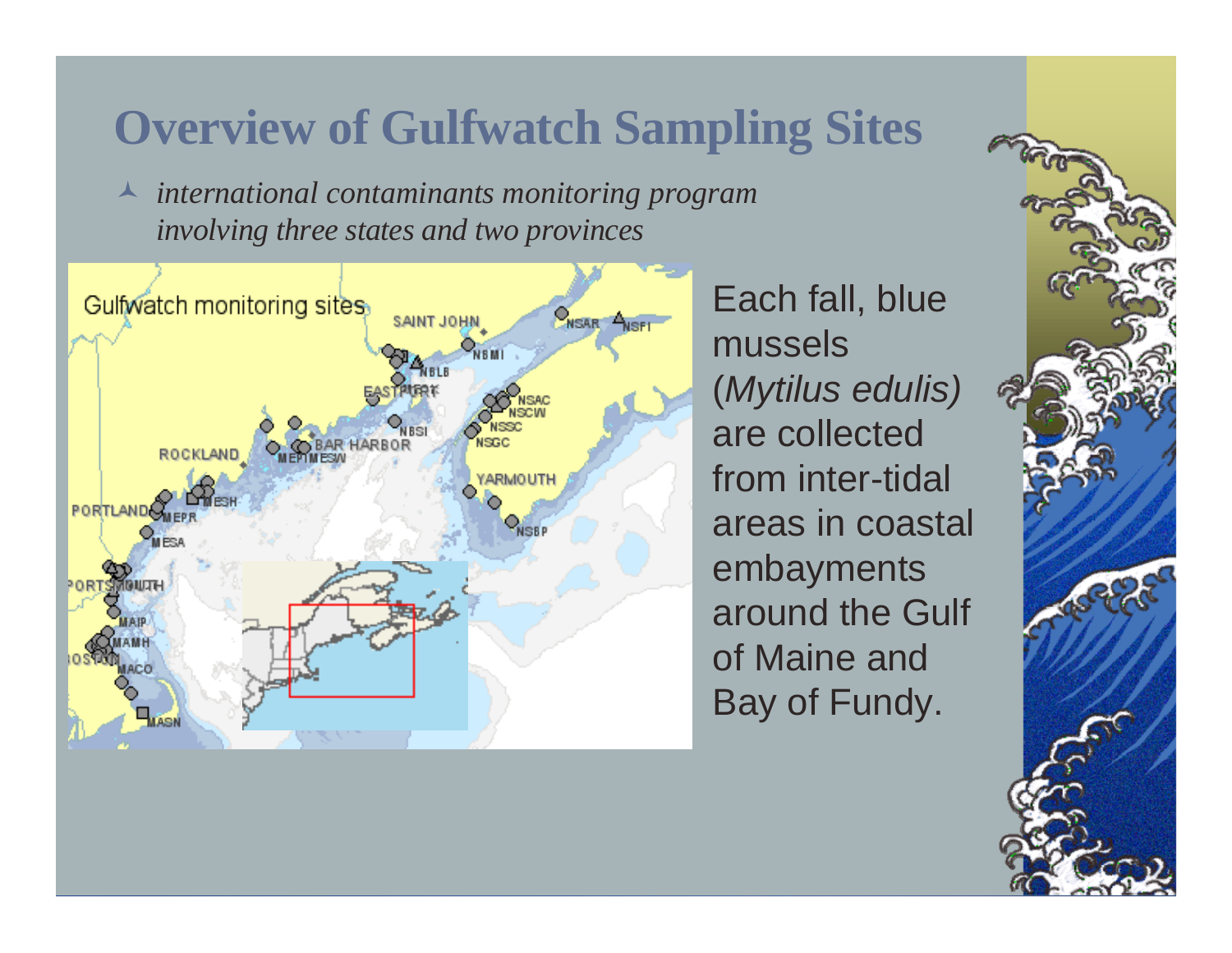



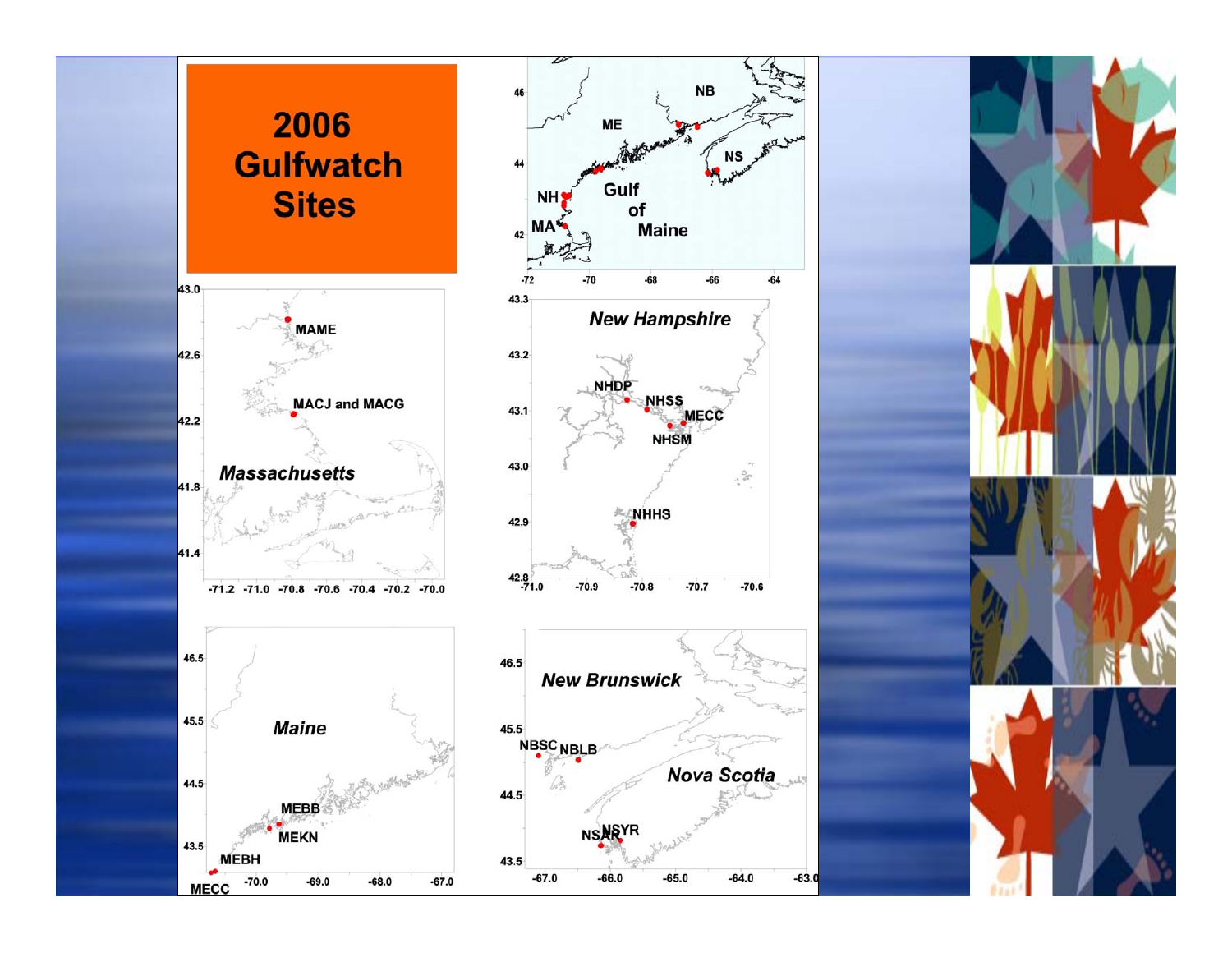#### **Chromium concentrations (ppm) in blue mussels: 1993-2001**

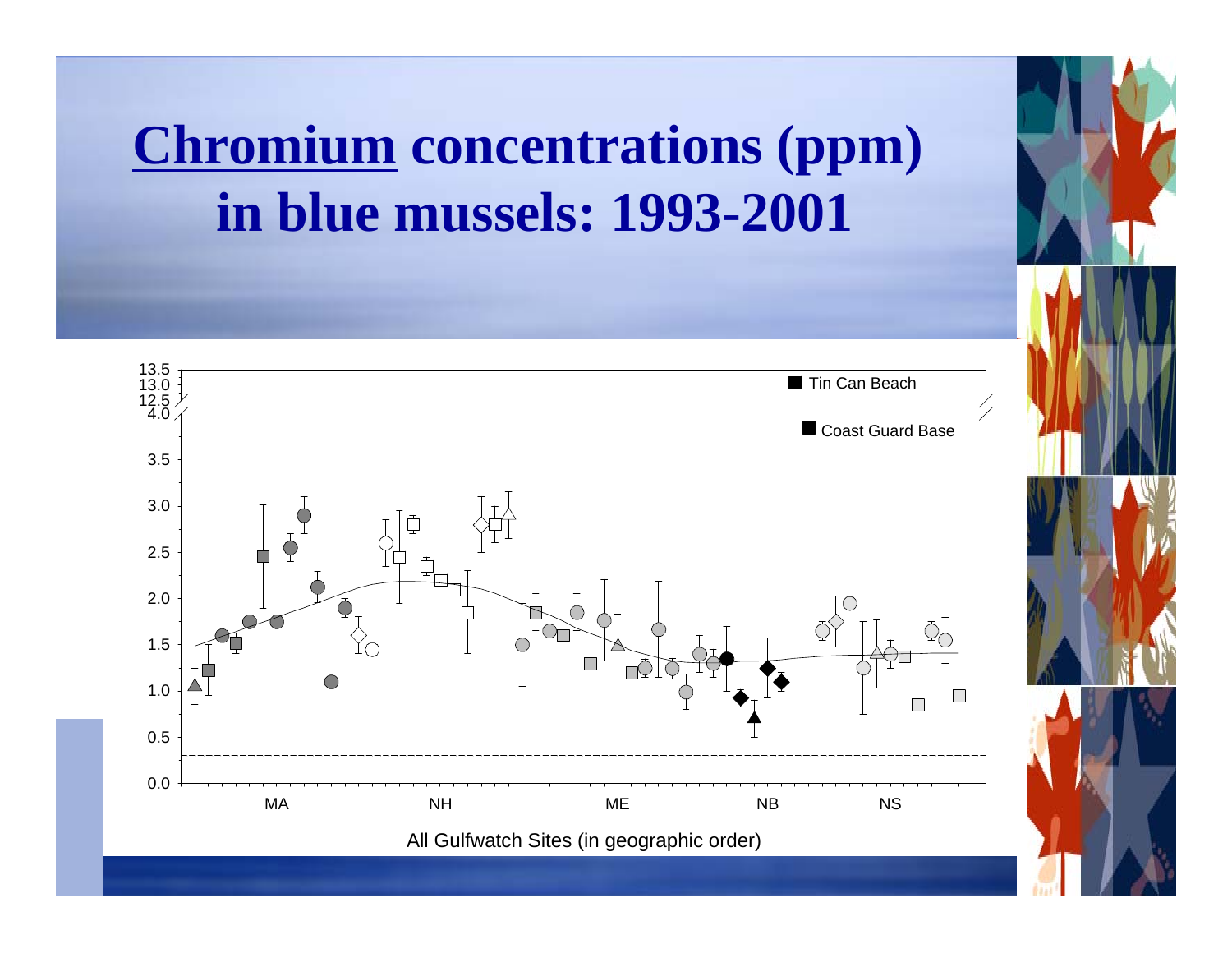#### **Total DDT concentrations (ppb) at NH sites: 1993-2001**



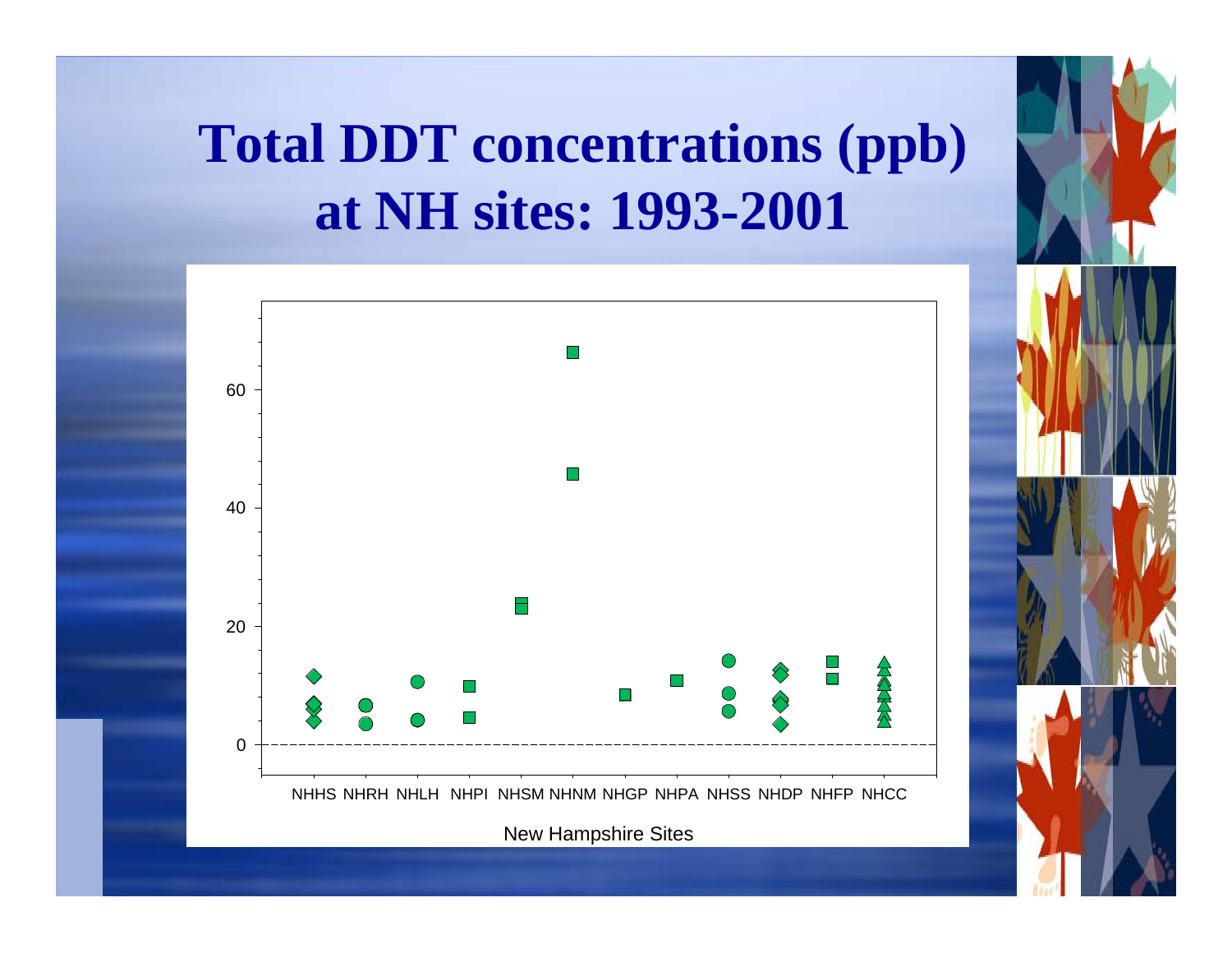#### **PAHs (polycyclic aromatic hydrocarbons)** *Contamination and recovery in Dover Point mussels*



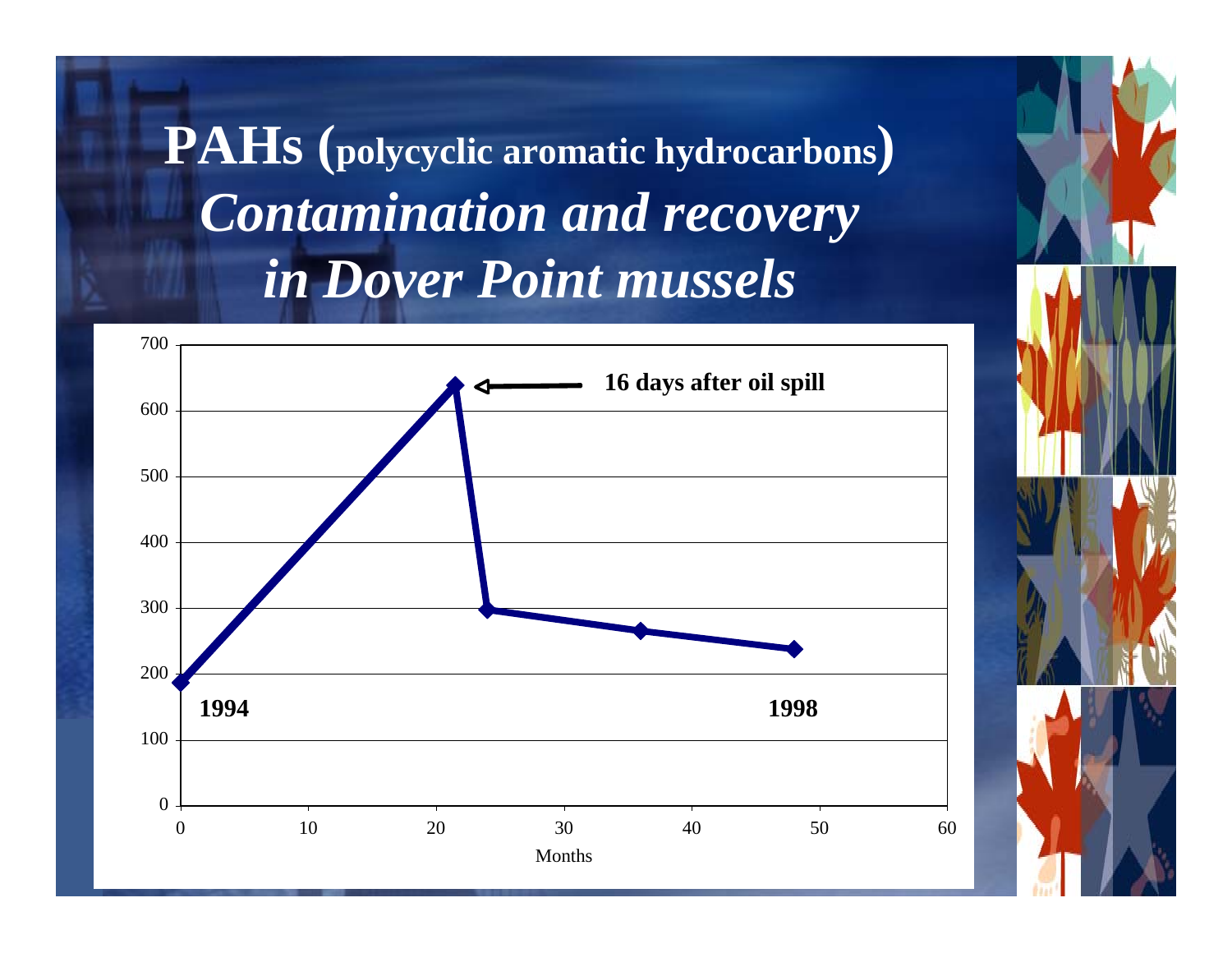#### **PAH concentrations at NHDP:** *Detection of oil spills*



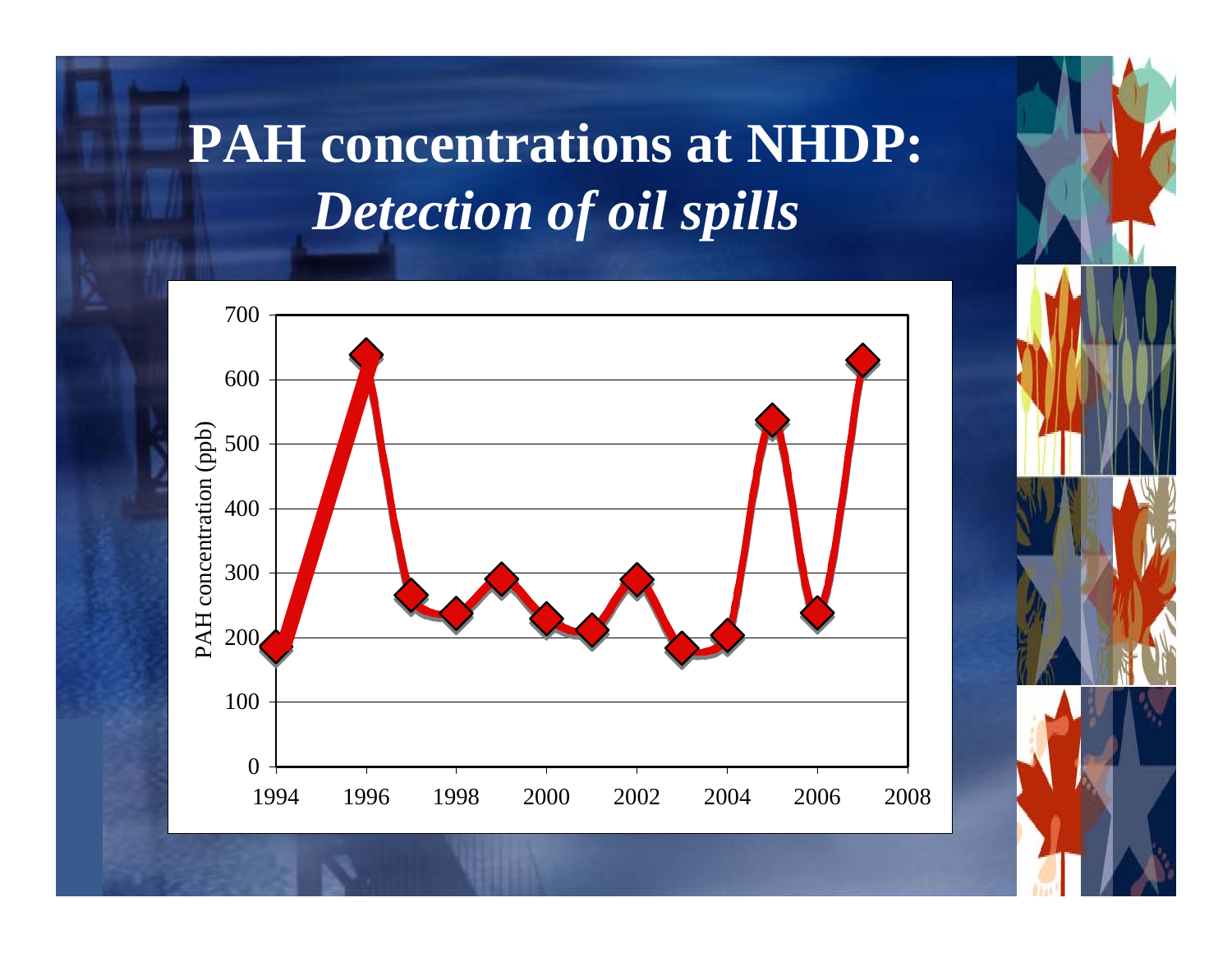## Summary of Information

Oil spill detection and recovery Oil spill detection and recovery

- Status of historical and present-day pollution Status of historical and present-day pollution sources
- Cross-referencing to oysters & soft shell Cross-referencing to oysters & soft shell clams (human consumption) clams (human consumption)
- Provides local and regional perspective on Provides local and regional perspective on contaminants contaminants
- Relate to national Mussel Watch program Relate to national Mussel Watch program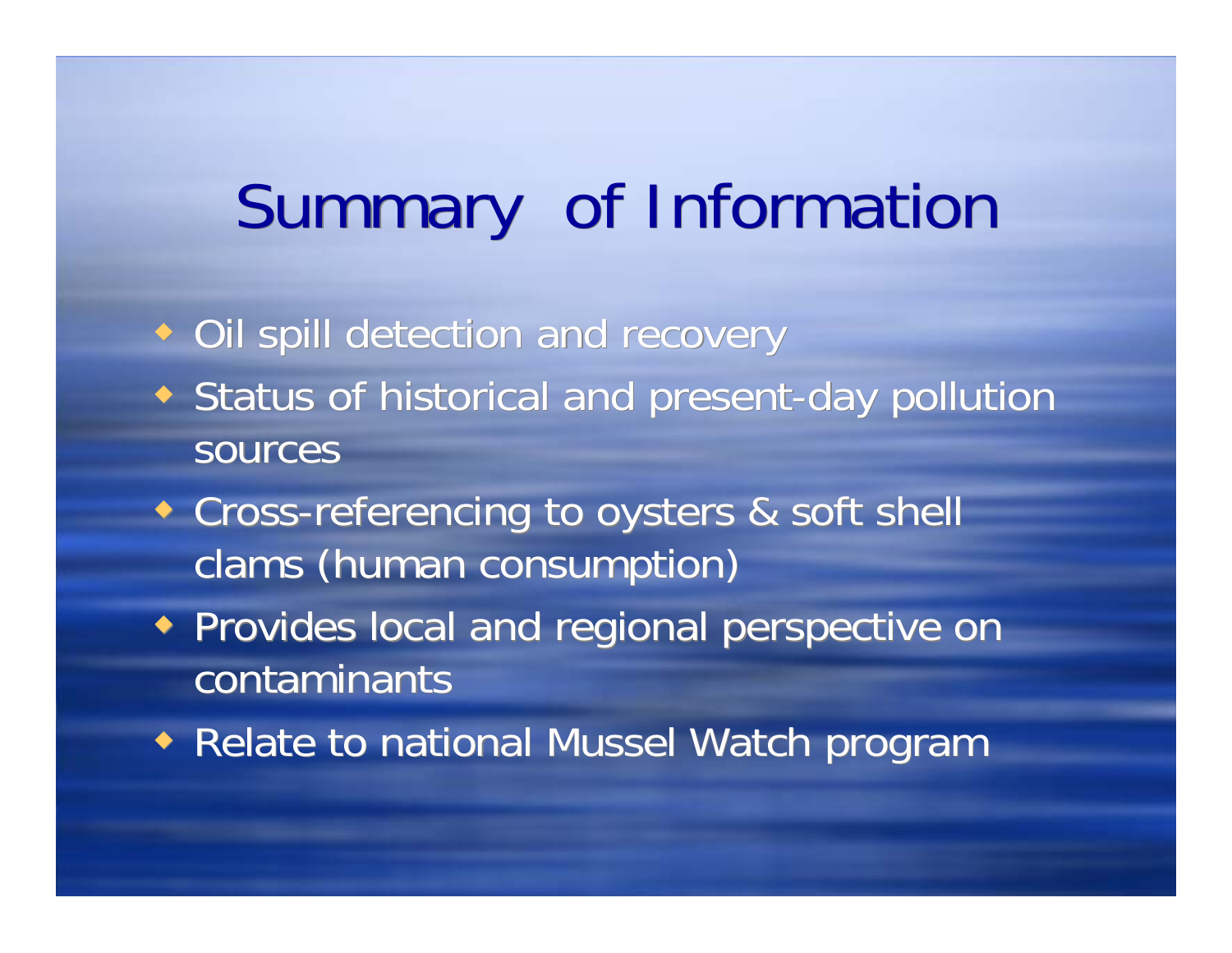### NHDES and *Gulfwatch*

- NHDES supporting agency within the GOM Council NHDES supporting agency within the GOM Council
- Direct involvement of Coastal Scientist Direct involvement of Coastal Scientist
- Support for some NH sites and different species Support for some NH sites and different species
- Sample collection & processing Sample collection & processing
- Shellfish Program applications: harvest area Shellfish Program applications: harvest area classification guidance classification guidance
- Key indicator for 305 (b) report and "State of the Estuaries" report Estuaries" report
- Impact assessment for management efforts to reduce Impact assessment for management efforts to reduce pollution sourcespollution sources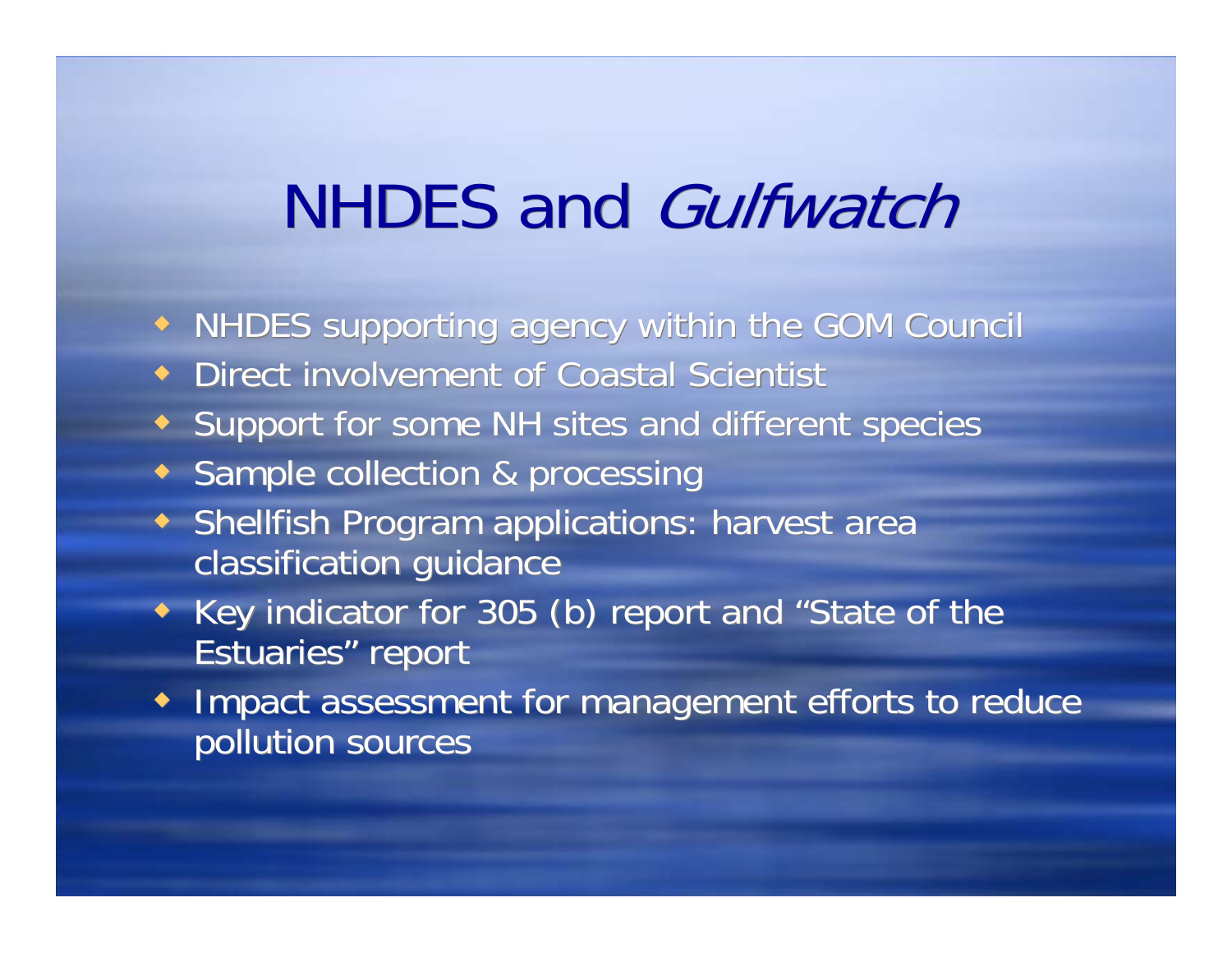### MICROBIAL SOURCE TRACKING

Approach using one or a variety of methods and target microorganisms; intended to identify the fecal sources impacting a water system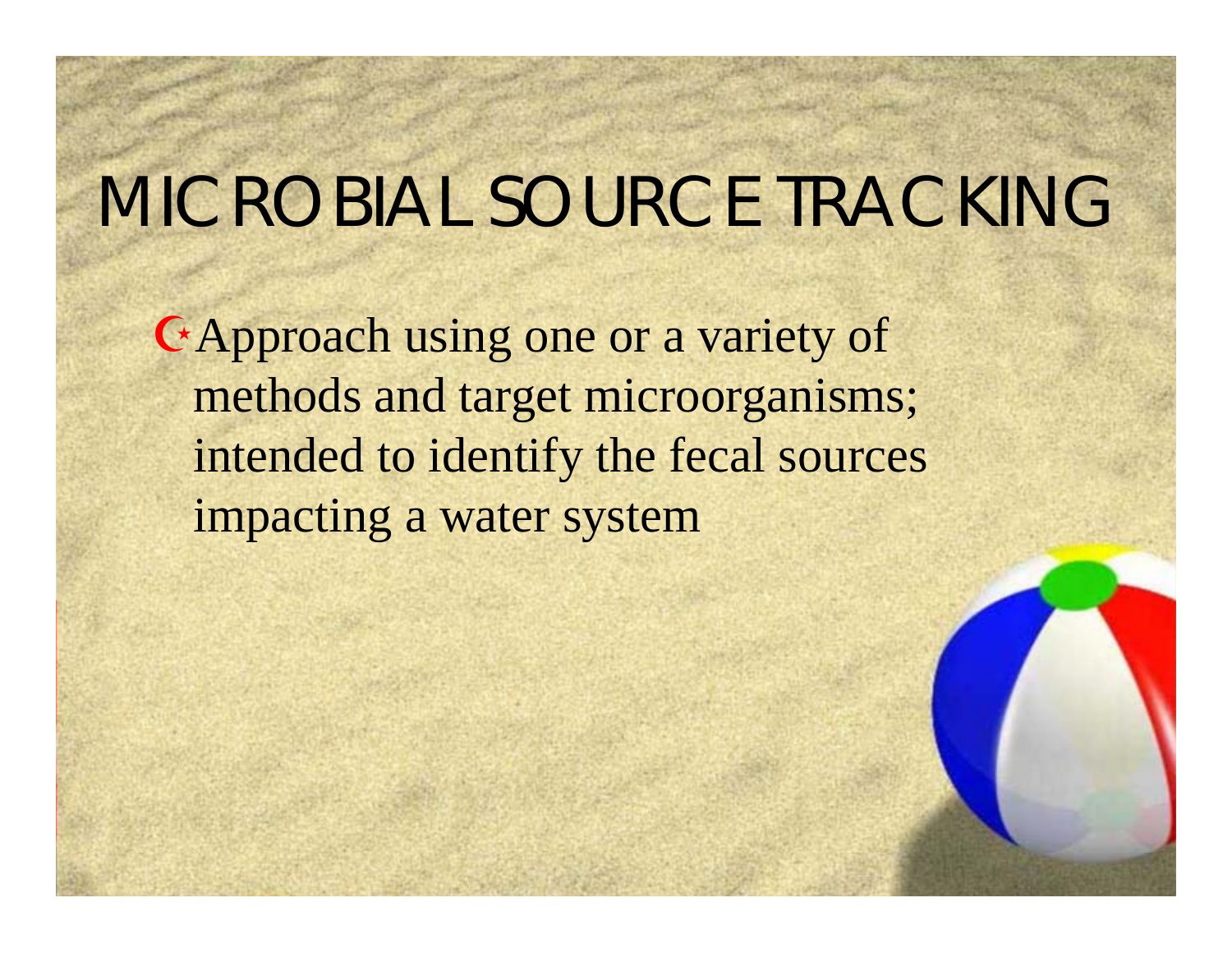## MICROBIAL SOURCE TRACKING

 $\triangleright$  identify source(s) as human/non-human, or actual source species

**Track pollution sources in space and** time

 determine most significant sources at beaches to support management actions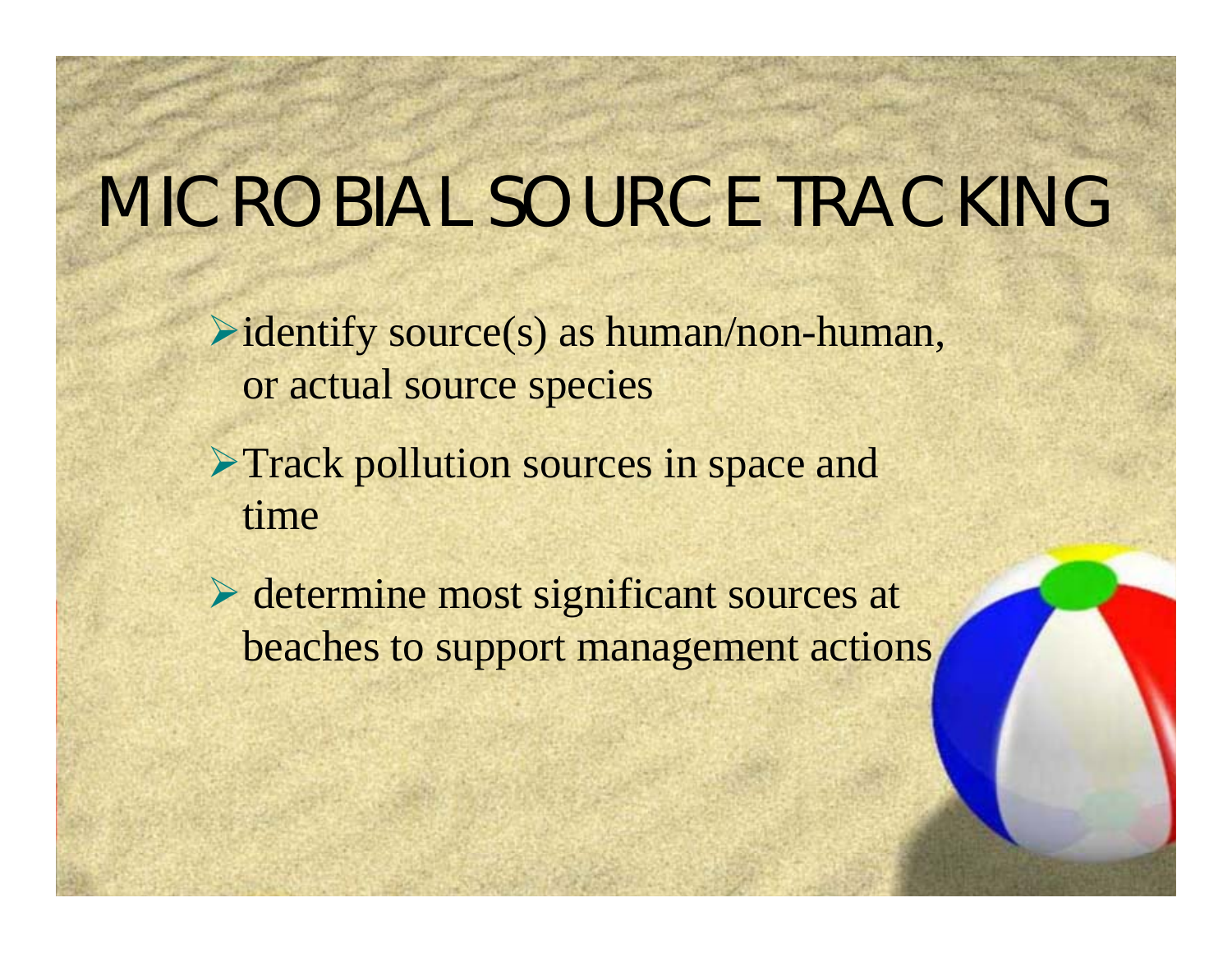# MICROBIAL SOURCE TRACKING in New Hampshire

NHDES selected *Escherichia coli* ribotyping as the best available method in 1999 & supported initial research and development

Application in NH began in 2000 & has continued with Shellfish, Beach Inspection, & Coastal programs, Watershed Management Bureau participation

Purchase of a RiboPrinter in 2003 (NHDES, CICEET, UNH support)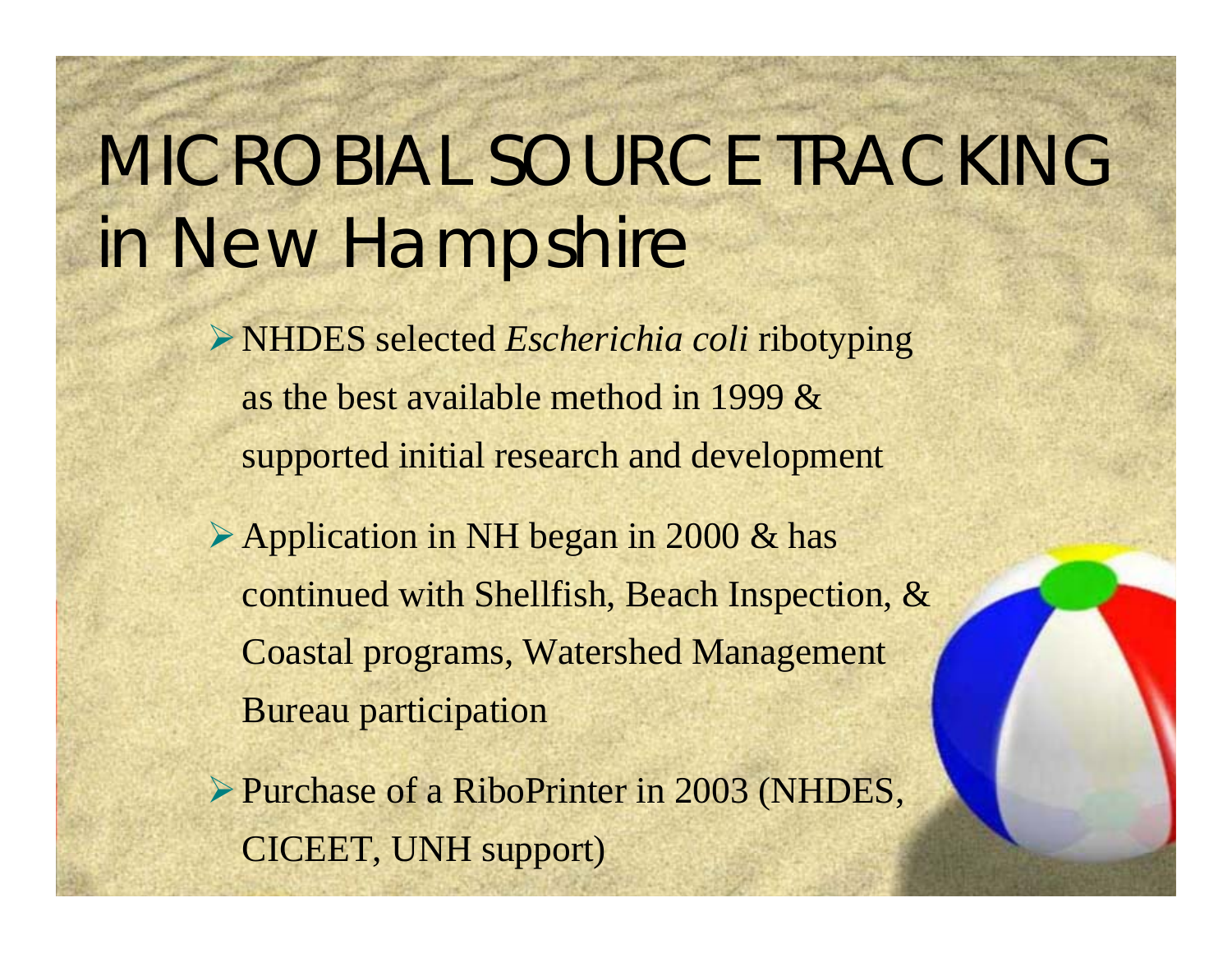### RIBOTYPING

Isolate *Escherichia coli* from sources in study area to create a 'known source library' Isolate *Escherichia coli* from water samples **► Compare ribotyping DNA pattern of water** samples with those from library (best match) Identify source species!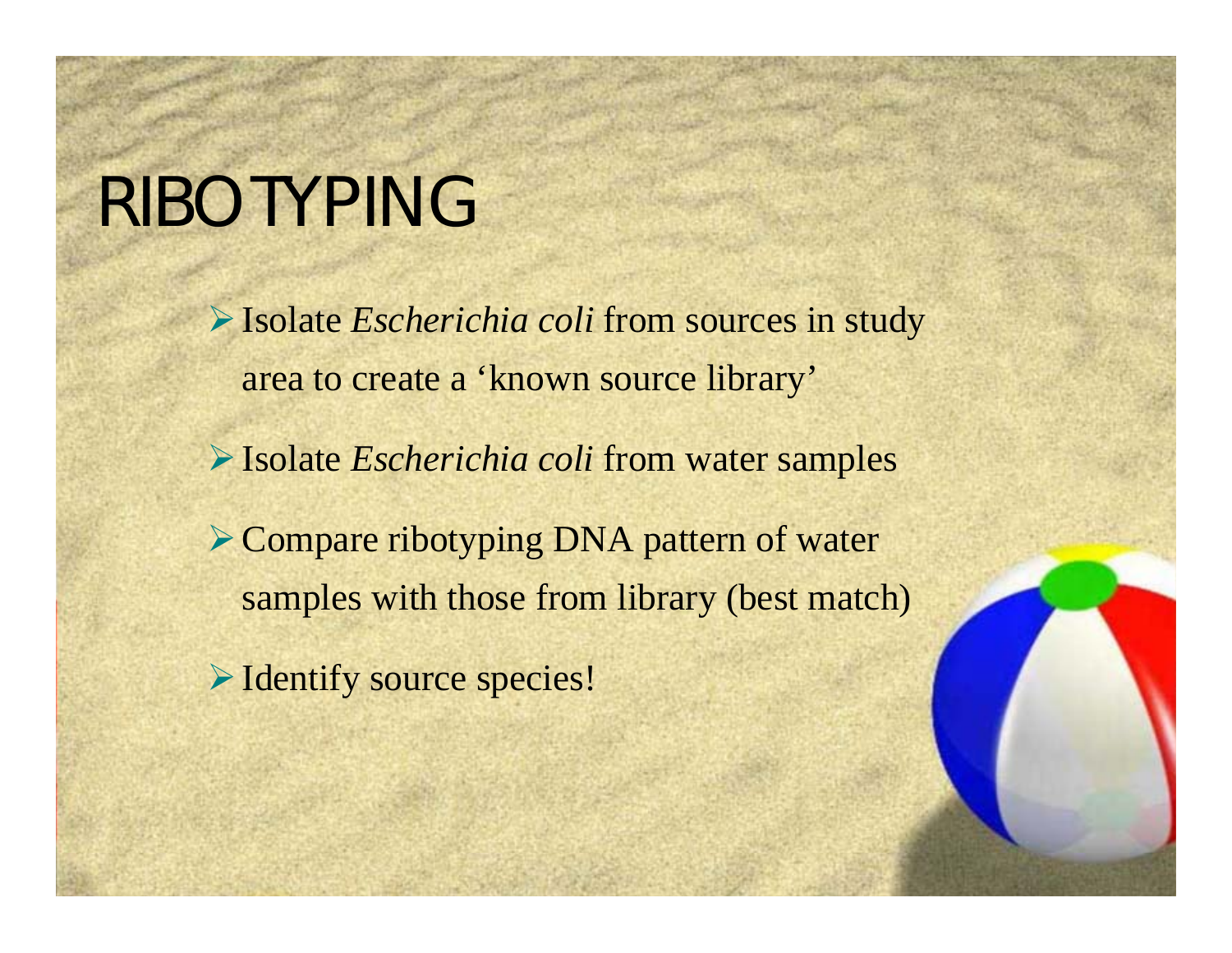







#### Who/what is the culprit of fecal contamination?





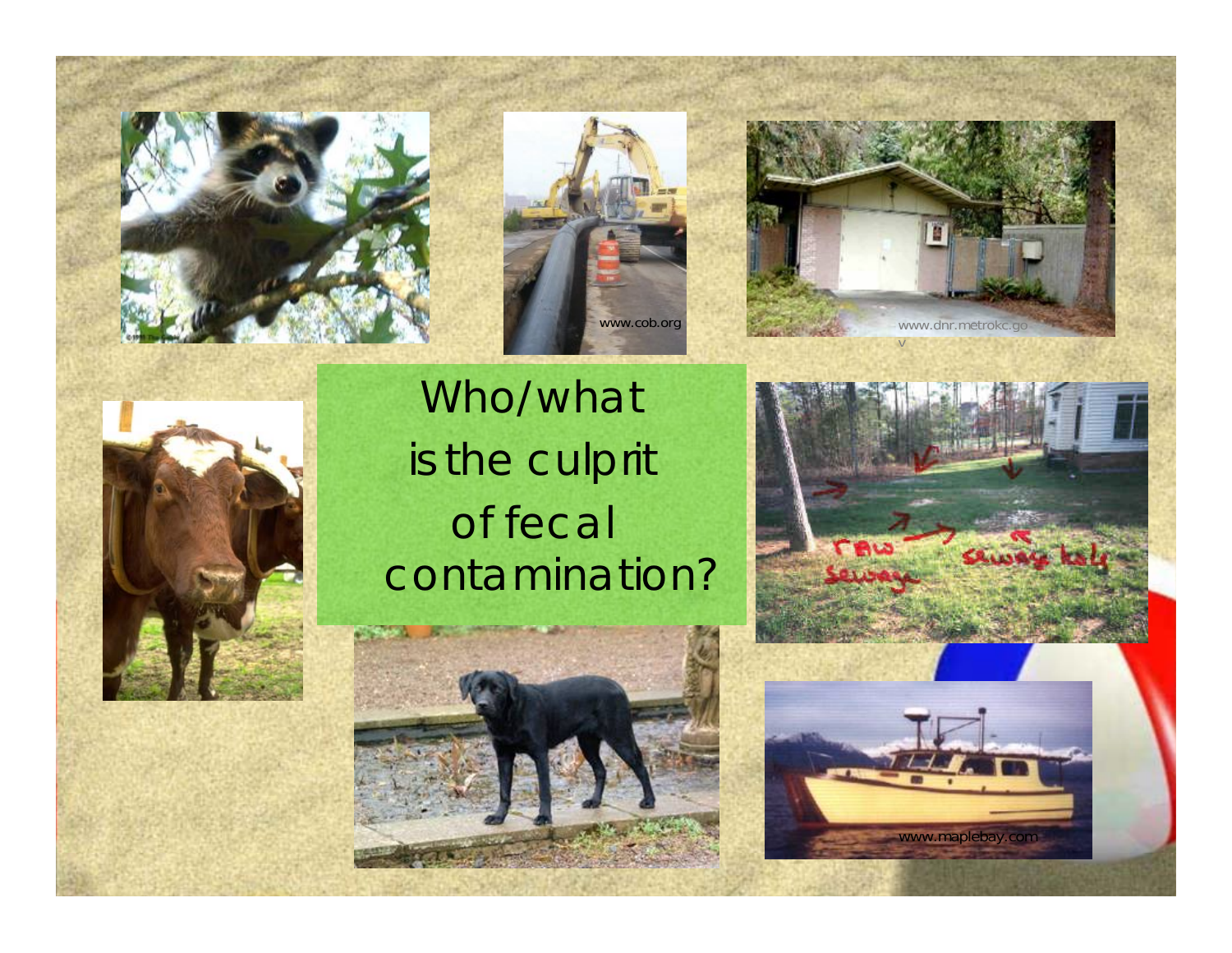QuickTime™ and a TIFF (LZW) decompressor are needed to see this picture.

#### Sample

#### Ribopattern analysis results for sample from Atlantic Coast tributary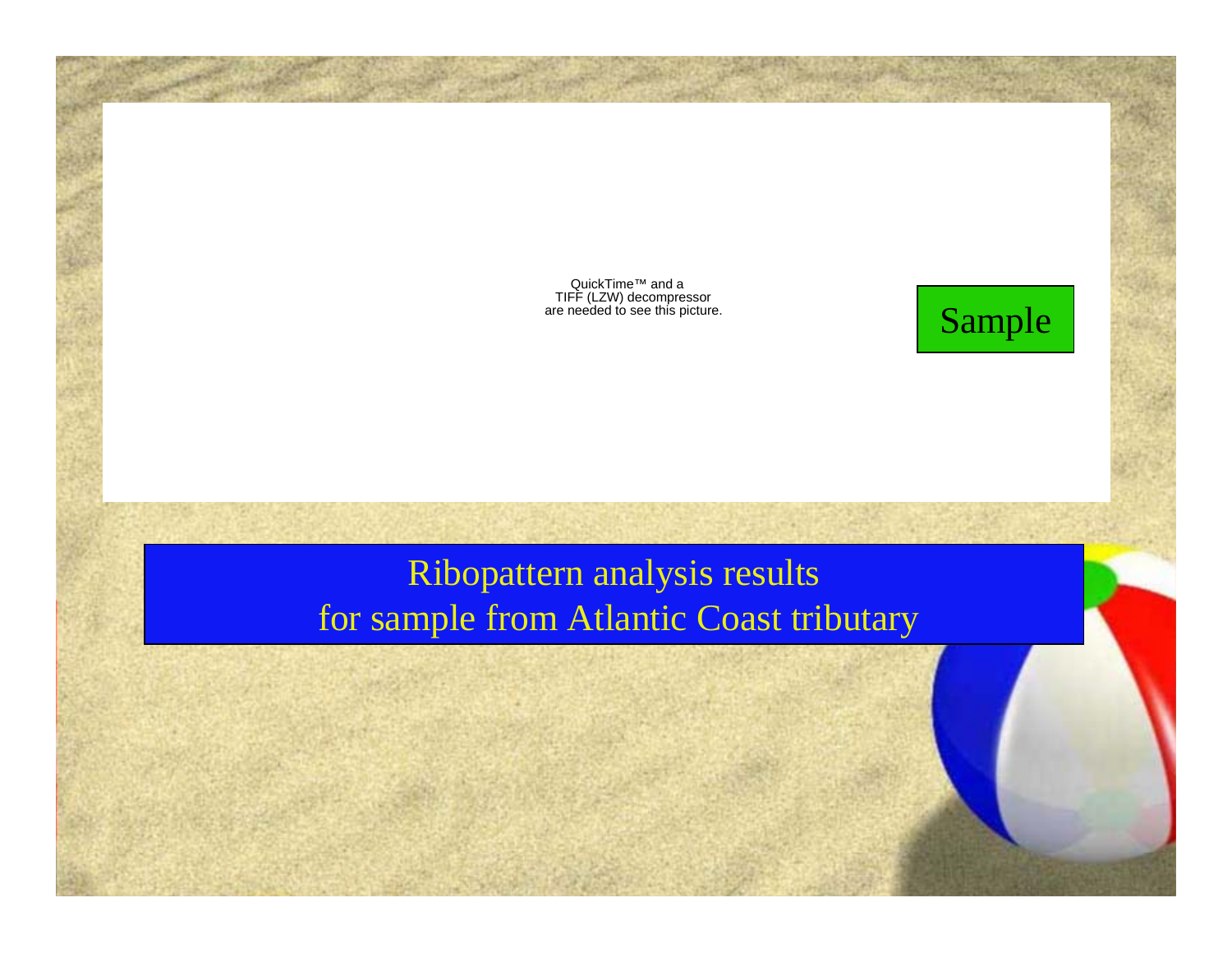# Regional Known Source Library

| <b>Species</b>          | <b>Source</b> | $#$ of          | <b>Species</b>                      | <b>Source</b>  | $#$ of          |
|-------------------------|---------------|-----------------|-------------------------------------|----------------|-----------------|
| category                | species       | <b>Isolates</b> | category                            | <b>species</b> | <b>Isolates</b> |
| <b>DOMESTIC ANIMALS</b> |               |                 | "HUMANS"                            |                |                 |
| 136                     | alpaca        | $\overline{3}$  | 245                                 | septage        | 16              |
|                         | buffalo       | 5               |                                     | wastewater     | 127             |
|                         | chicken       | $\overline{3}$  |                                     | humans         | 102             |
|                         | cow           | 79              | <b>PETS</b>                         |                |                 |
|                         | goat          | $\overline{4}$  | 104                                 | cat            | 43              |
|                         | horse         | 28              |                                     | dog            | 61              |
|                         | pig           | 12              | <b>BIRDS</b>                        |                |                 |
|                         | sheep         | $\overline{2}$  | 151                                 | cormorant      | 12              |
| <b>WILD ANIMALS</b>     |               |                 |                                     | duck           | 15              |
| 335                     | coyote        | 38              |                                     | geese          | 57              |
|                         | deer          | 94              |                                     | gull           | 39              |
|                         | mouse         | $\overline{2}$  |                                     | pigeon         | 5               |
|                         | muskrat       | 22              |                                     | robin          | 4               |
|                         | otter         | 14              |                                     | sparrow        | 3               |
|                         | raccoon       | 84              |                                     | starling       |                 |
|                         | rabbit        | 27              |                                     | wild turkey    | [3              |
|                         | red fox       | 49              |                                     |                |                 |
|                         | skunk         | 5               | $\textbf{TOTAL} = 971$ ribopatterns |                |                 |

*--> 31 species/sources, 5 TYPES*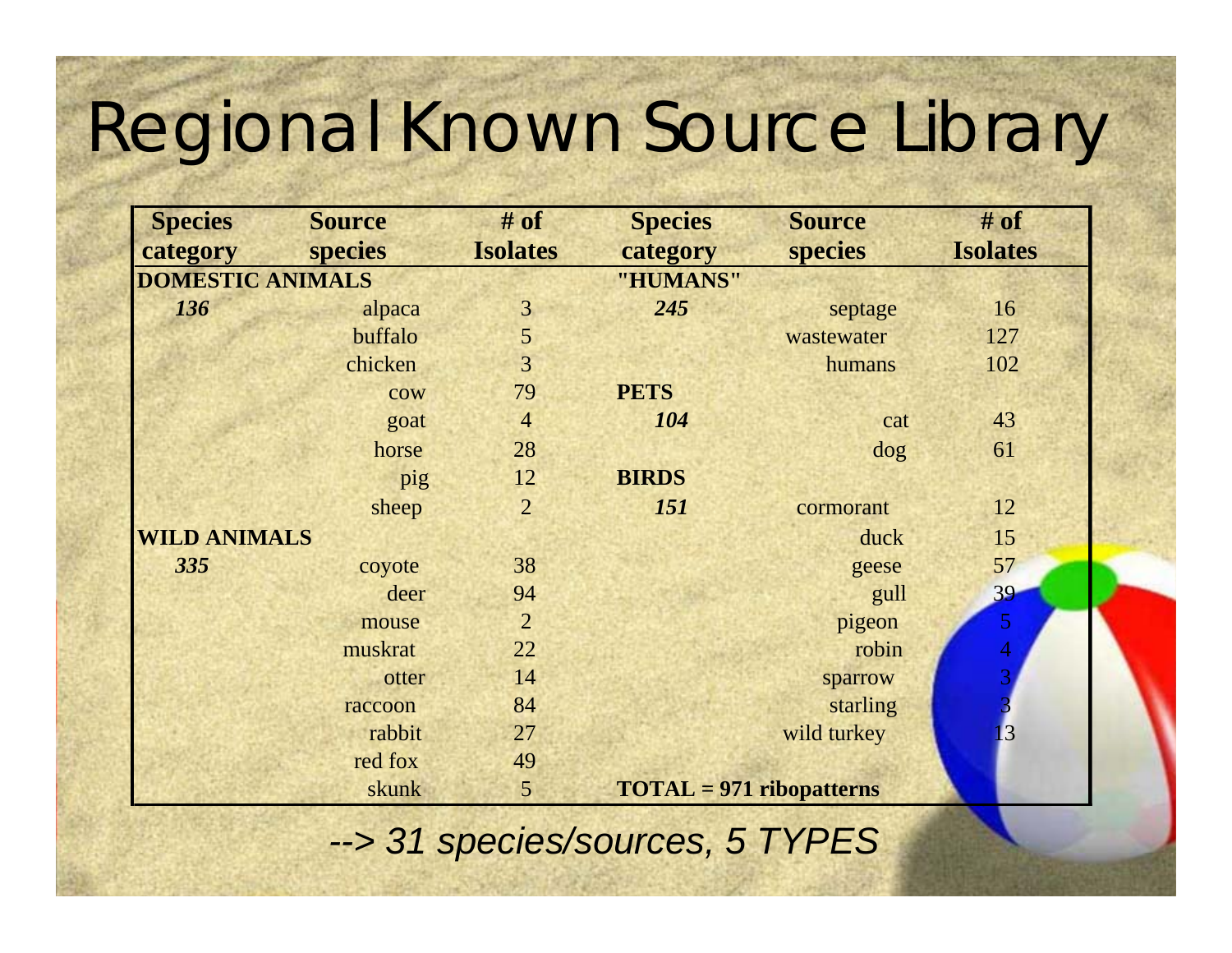

**MST Study Sites at NH Atlantic Coast Beaches**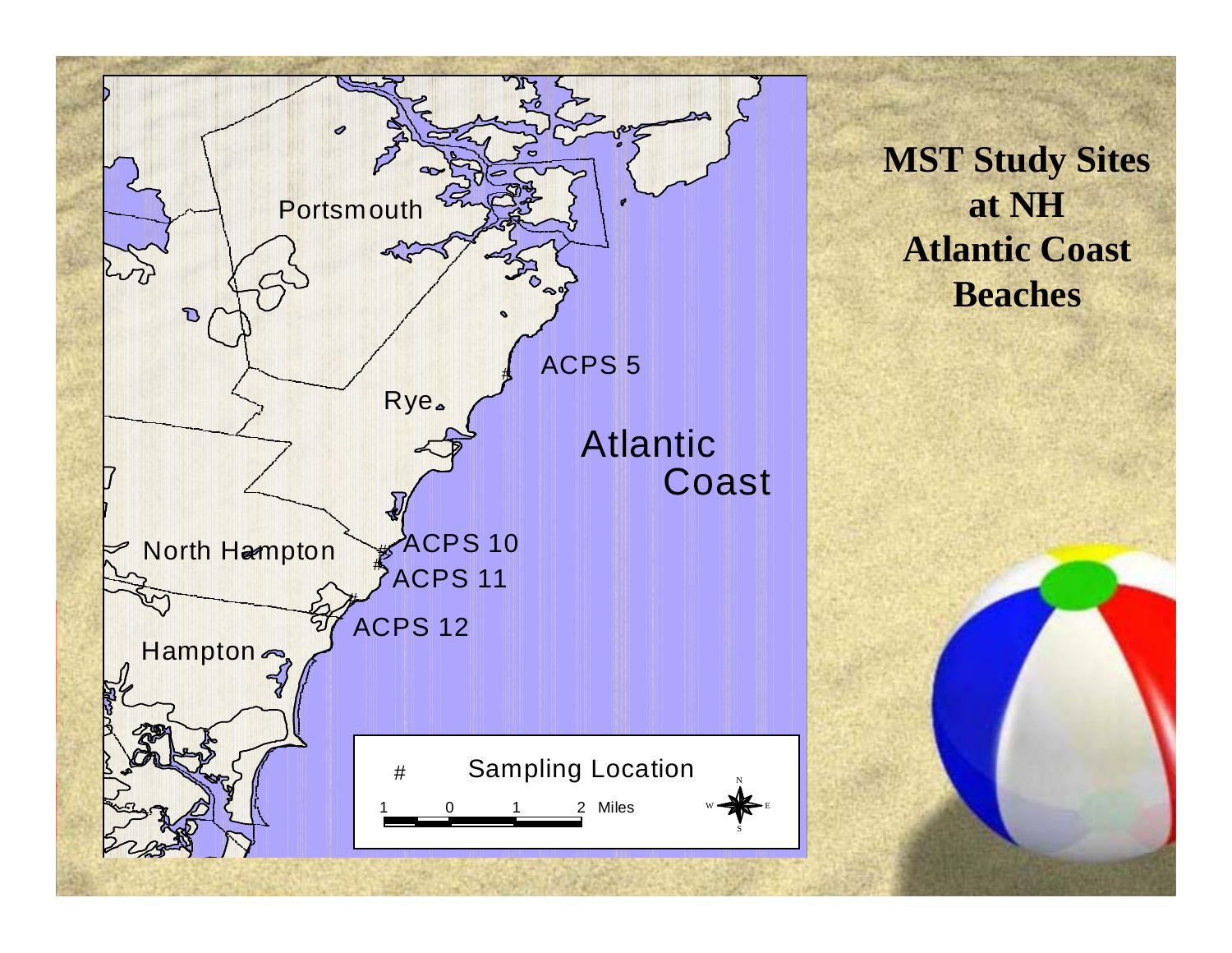

**Shellfish Harvesting Classification near Atlantic Coast Beaches (2004)**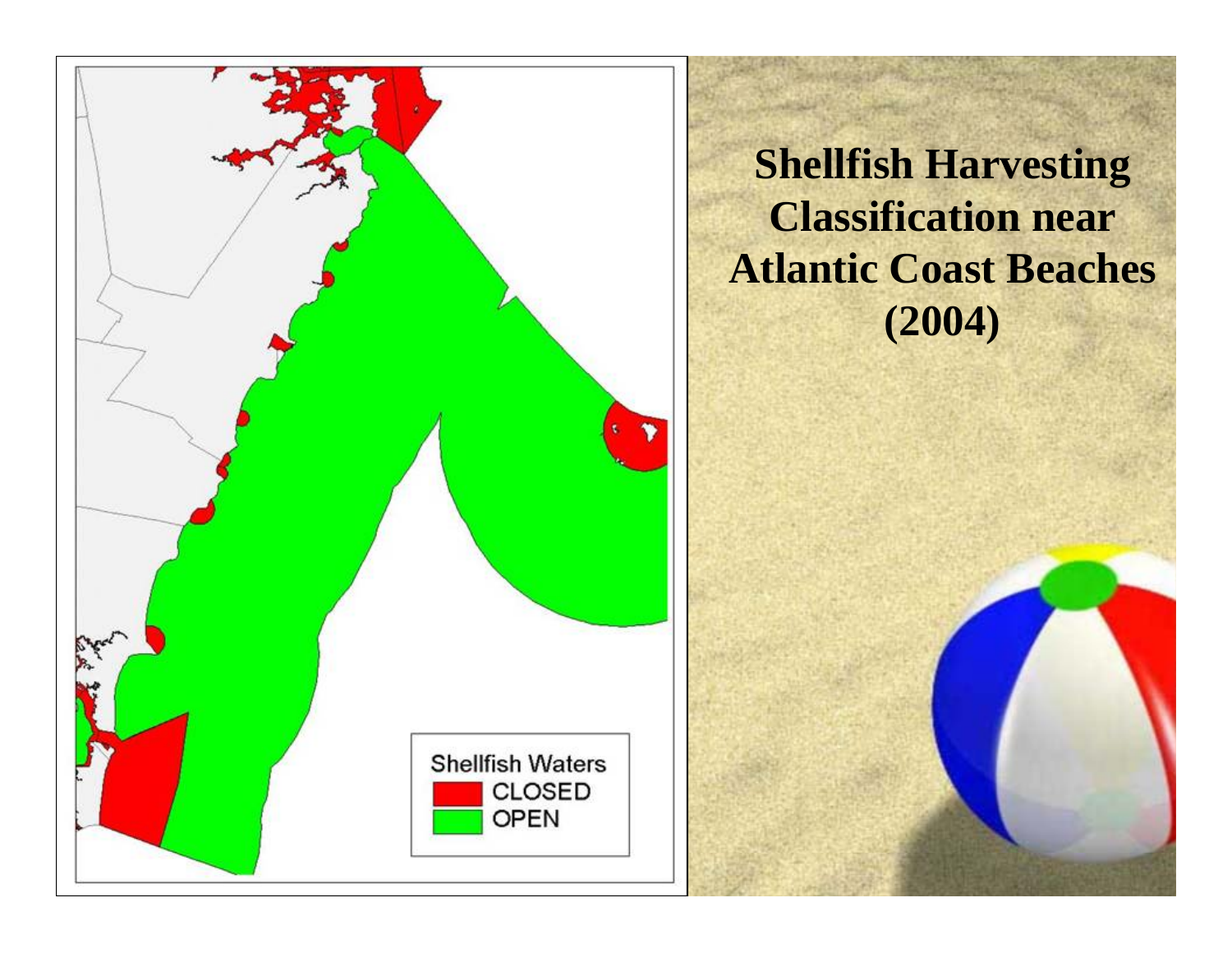#### **Water Quality in Tributaries to Atlantic Coast Beaches**

|                               | E. coli CONCENTRATIONS<br>(ctu/100 ml) |                       |  |
|-------------------------------|----------------------------------------|-----------------------|--|
| <b>SAMPLING SITES</b>         | <b>Wet Conditions</b>                  | <b>Dry Conditions</b> |  |
| <b>Parsons Creek</b>          | 273                                    | 51                    |  |
| <b>Pirates Cove Beach</b>     |                                        |                       |  |
| <b>Bass Beach Brook</b>       | 200                                    | 143                   |  |
| <b>Bass Beach</b>             |                                        |                       |  |
| <b>Chapel Brook</b>           | 784                                    | 18                    |  |
| <b>Bass Beach</b>             |                                        |                       |  |
| <b>Little River</b>           | 993                                    | 31                    |  |
| <b>Northside &amp; States</b> |                                        |                       |  |
| beaches                       |                                        |                       |  |
|                               |                                        |                       |  |
| <b>All Sites</b>              | 577                                    |                       |  |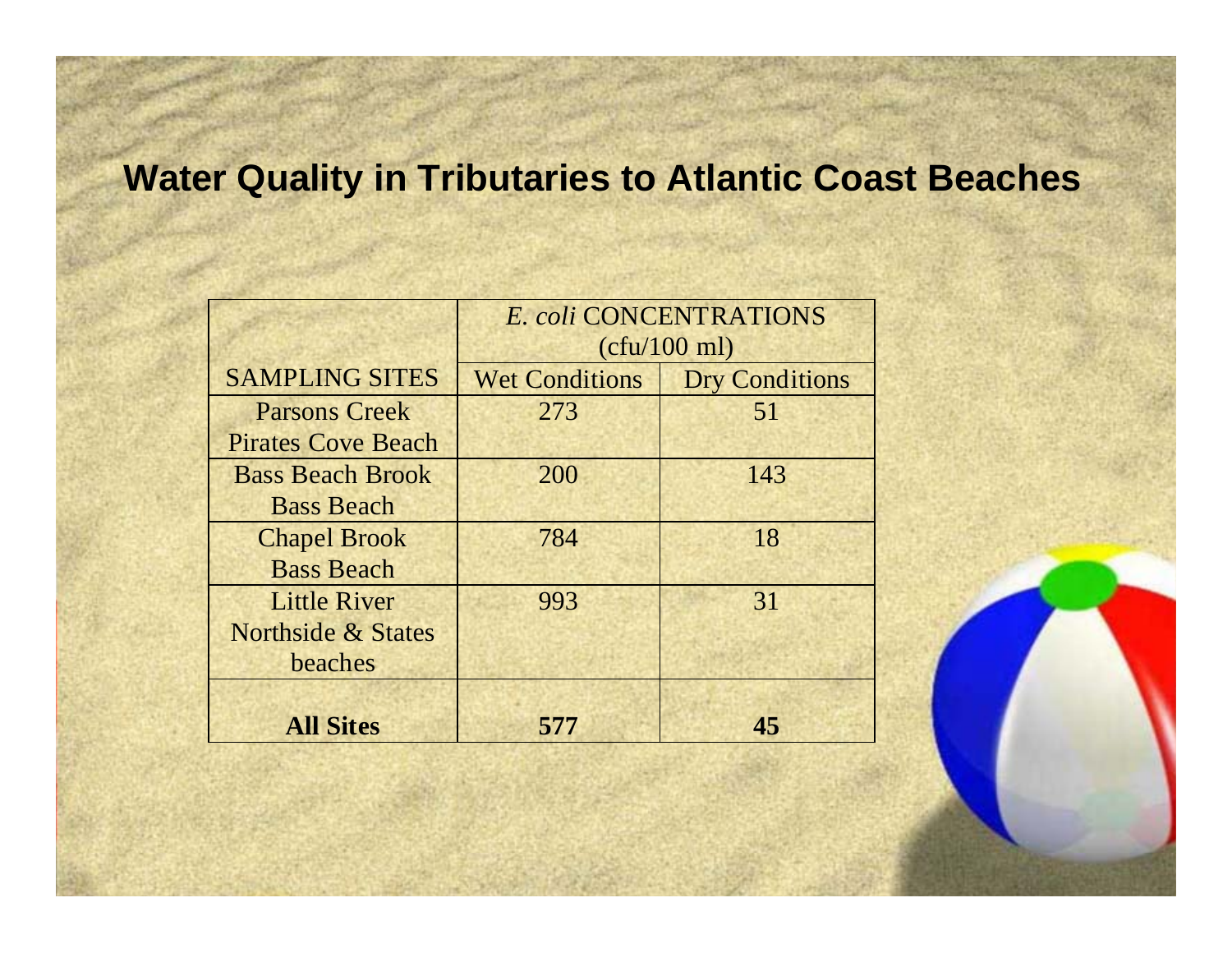#### **Source Species Types Identified at Atlantic Coast Beaches, NH**

| <b>Species type</b> | Wet  | Dry  |
|---------------------|------|------|
| Human               | 15%  | 24%  |
| Wild animals        | 30%  | 29%  |
| Pets                | 1%   | 2%   |
| <b>Birds</b>        | 5%   | 8%   |
| Livestock           | 5%   | 0%   |
| Unknown             | 44%  | 37%  |
| Total               | 100% | 100% |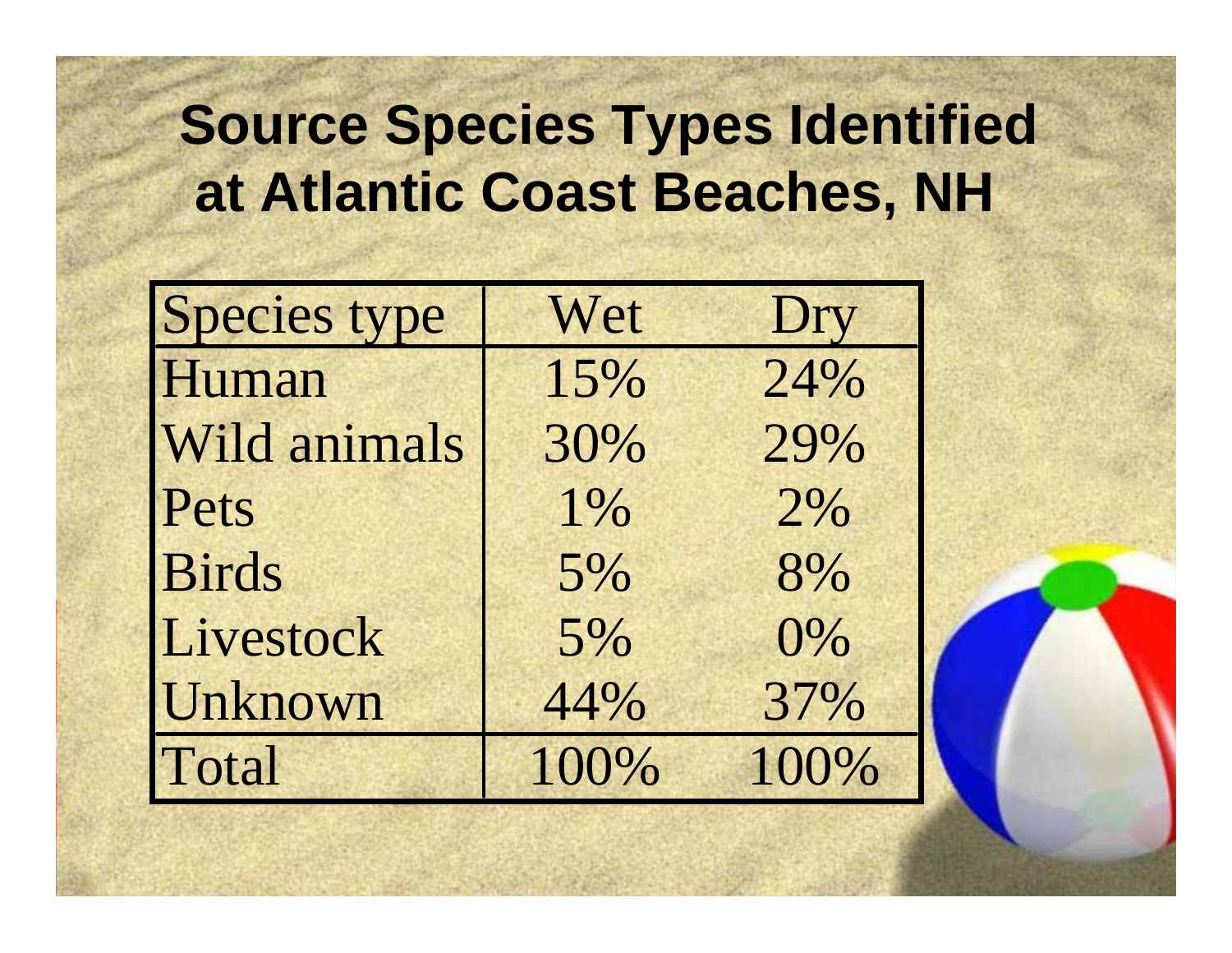#### **Source Species Types Identified at Lake Beaches, NH**

| Source       | Pawtuckaway       | <b>Sand Dam Village</b> | <b>Mill Pond</b>  |
|--------------|-------------------|-------------------------|-------------------|
| Type         | <b>State Park</b> | <b>Town Beach</b>       | <b>Town Beach</b> |
|              | Nottingham        | <b>Troy</b>             | E. Washington     |
| Human        | 10%               | $0\%$                   | 7%                |
| <b>Birds</b> | 15%               | 52%                     | 40%               |
| Livestock    | 20%               | 16%                     | 33%               |
| pets         | $0\%$             | 8%                      | $0\%$             |
| Wild animals | 10%               | 0%                      | 3%                |
| Identified   | 55%               | 76%                     | 83%               |
| Unknown      | 45%               | 24%                     | 17%               |

*Quality of LOCAL known source library dictated % identification;* **(Most significant bird species was Canada geese)**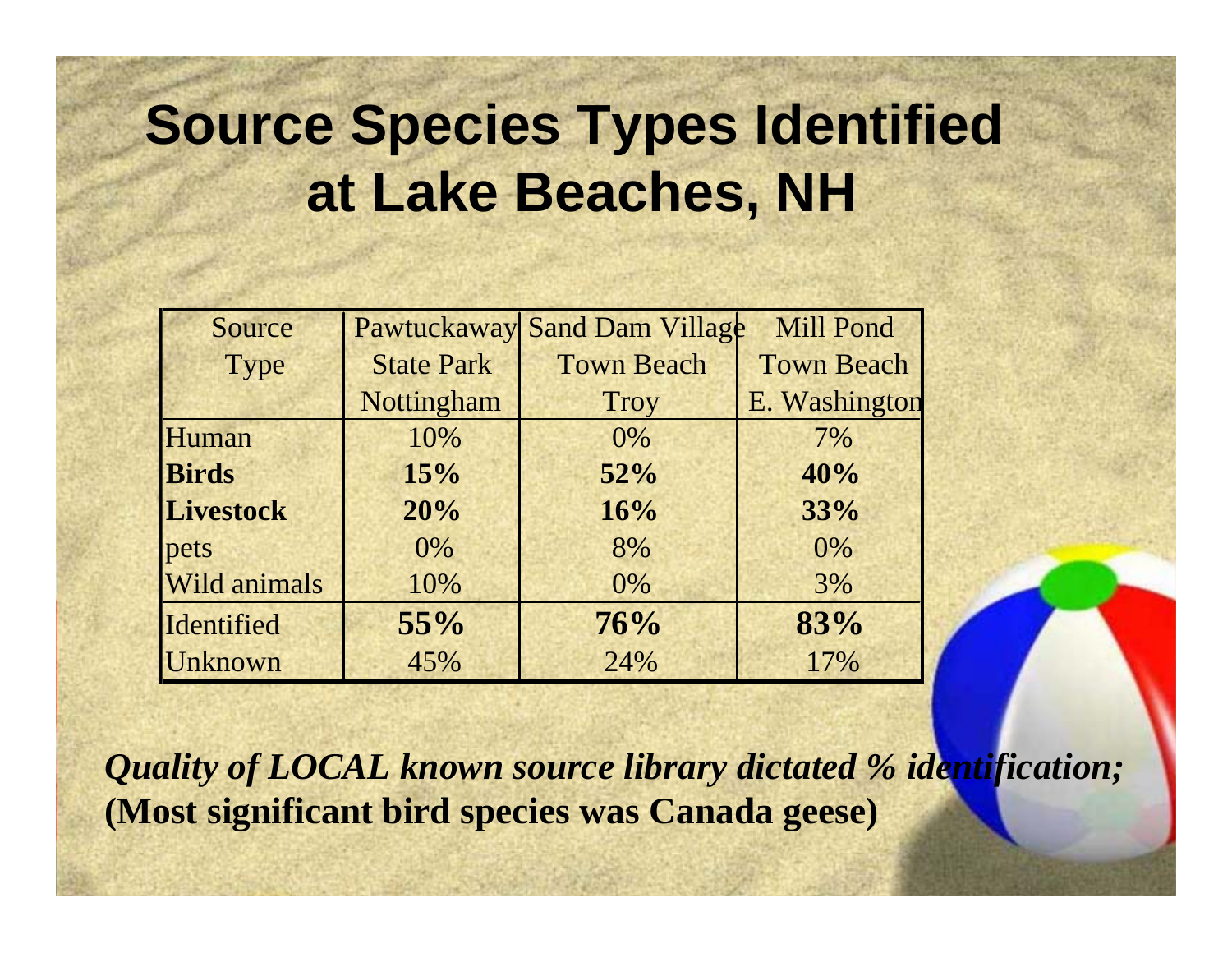## Main Applications

TMDLs: Little & Hampton/Seabrook harbors, three lake beachesShellfish Program sanitary surveys GStorm water modelling at NH coastal beaches ~30 surveys & research projects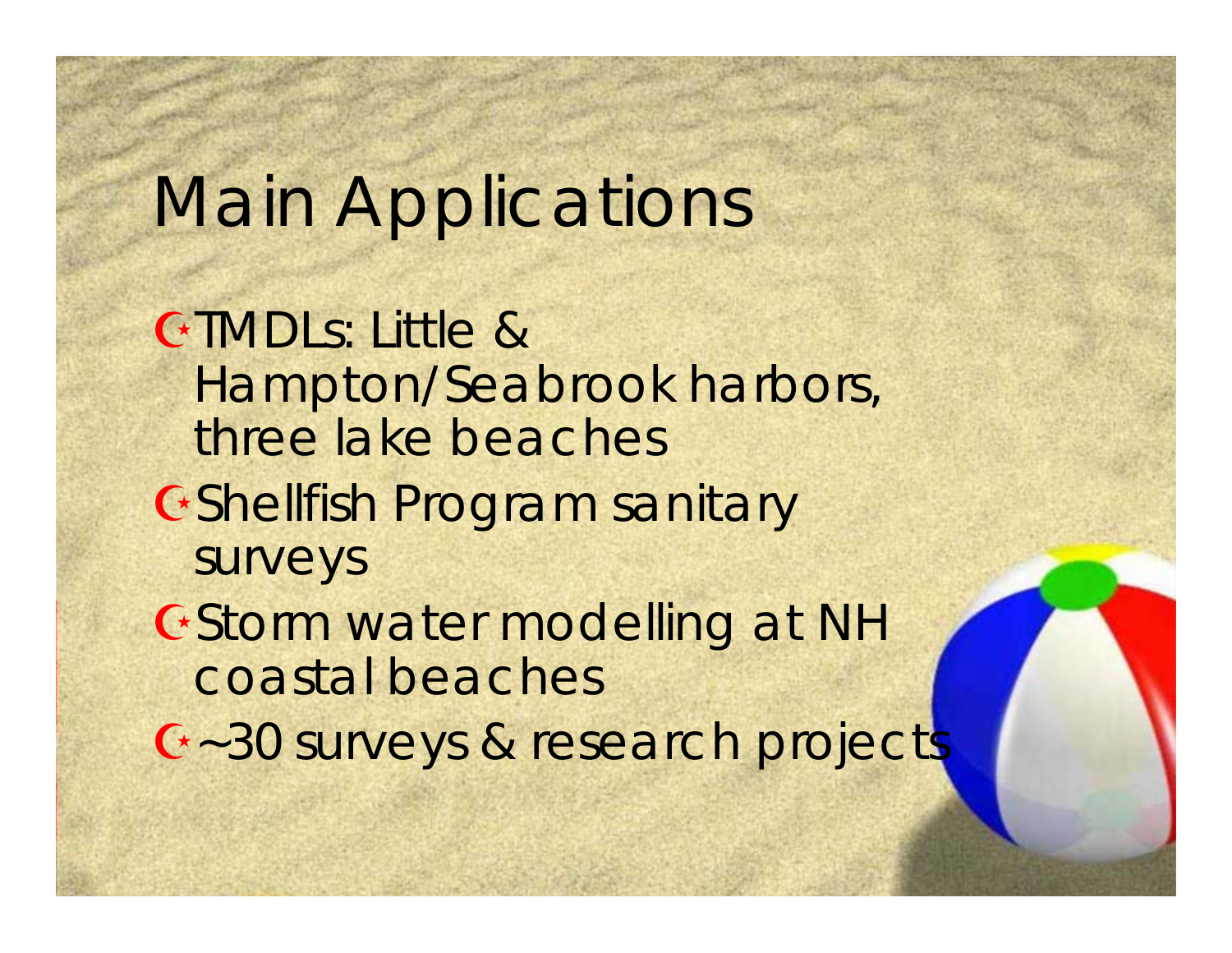#### Wider Applications

Continued research to optimize application WWTF influent/effluent studies Gea gull transport of pathogens from landfills/WWTF ponds to marine environment